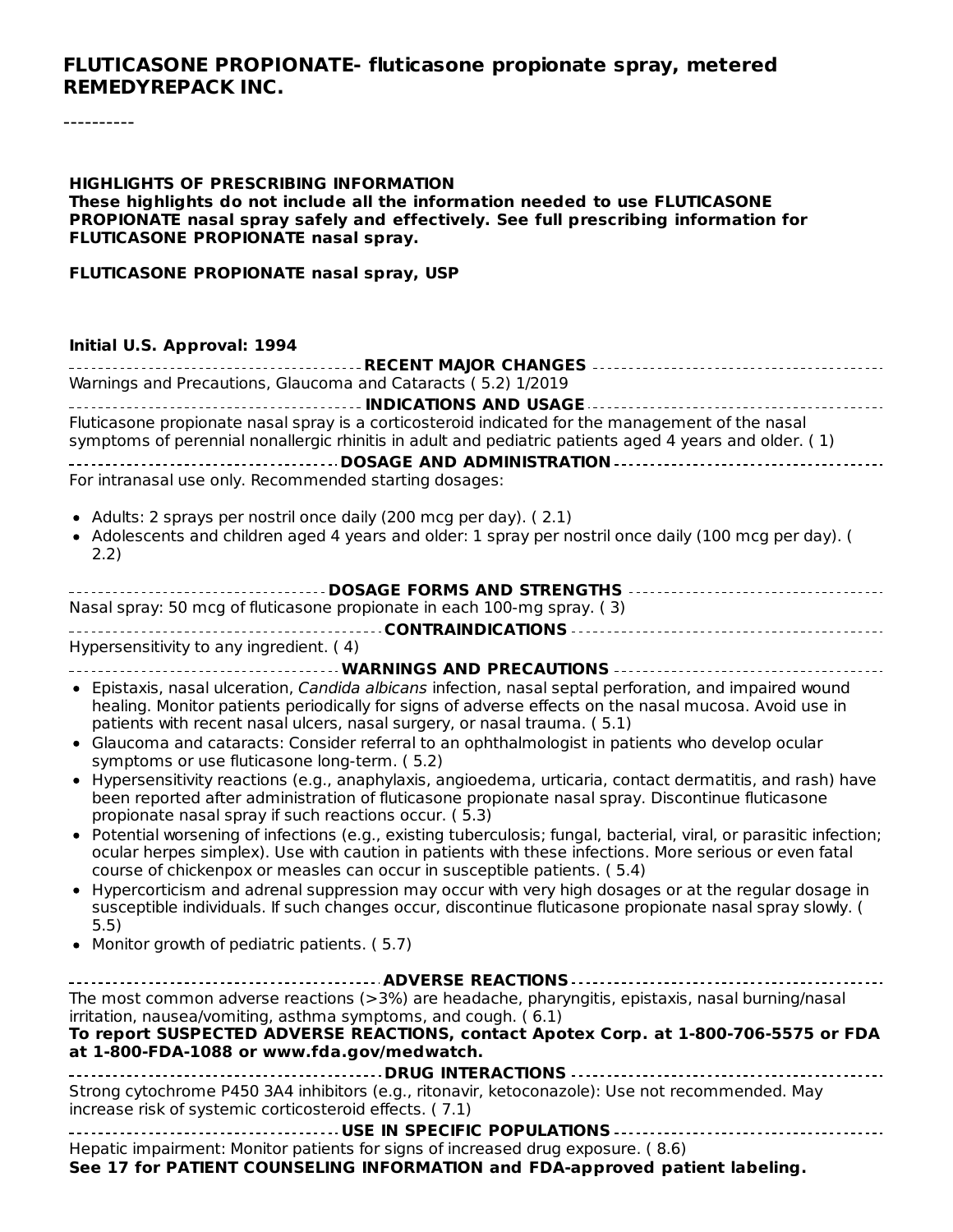#### **FULL PRESCRIBING INFORMATION: CONTENTS\***

#### **1 INDICATIONS AND USAGE**

#### **2 DOSAGE AND ADMINISTRATION**

- 2.1 Adults
- 2.2 Adolescents and Children (Aged 4 Years and Older)
- **3 DOSAGE FORMS AND STRENGTHS**

#### **4 CONTRAINDICATIONS**

#### **5 WARNINGS AND PRECAUTIONS**

- 5.1 Local Nasal Effects
- 5.2 Glaucoma and Cataracts
- 5.3 Hypersensitivity Reactions including Anaphylaxis
- 5.4 Immunosuppression
- 5.5 Hypercorticism and Adrenal Suppression
- 5.6 Drug Interactions with Strong Cytochrome P450 3A4 Inhibitors
- 5.7 Effect on Growth

#### **6 ADVERSE REACTIONS**

- 6.1 Clinical Trials Experience
- 6.2 Postmarketing Experience

#### **7 DRUG INTERACTIONS**

7.1 Inhibitors of Cytochrome P450 3A4

#### **8 USE IN SPECIFIC POPULATIONS**

- 8.1 Pregnancy
- 8.2 Lactation
- 8.4 Pediatric Use
- 8.5 Geriatric Use
- 8.6 Hepatic Impairment
- 8.7 Renal Impairment

#### **10 OVERDOSAGE**

#### **11 DESCRIPTION**

#### **12 CLINICAL PHARMACOLOGY**

- 12.1 Mechanism of Action
- 12.2 Pharmacodynamics
- 12.3 Pharmacokinetics

#### **13 NONCLINICAL TOXICOLOGY**

13.1 Carcinogenesis, Mutagenesis, Impairment of Fertility

#### **14 CLINICAL STUDIES**

#### **17 PATIENT COUNSELING INFORMATION**

 $\ast$  Sections or subsections omitted from the full prescribing information are not listed.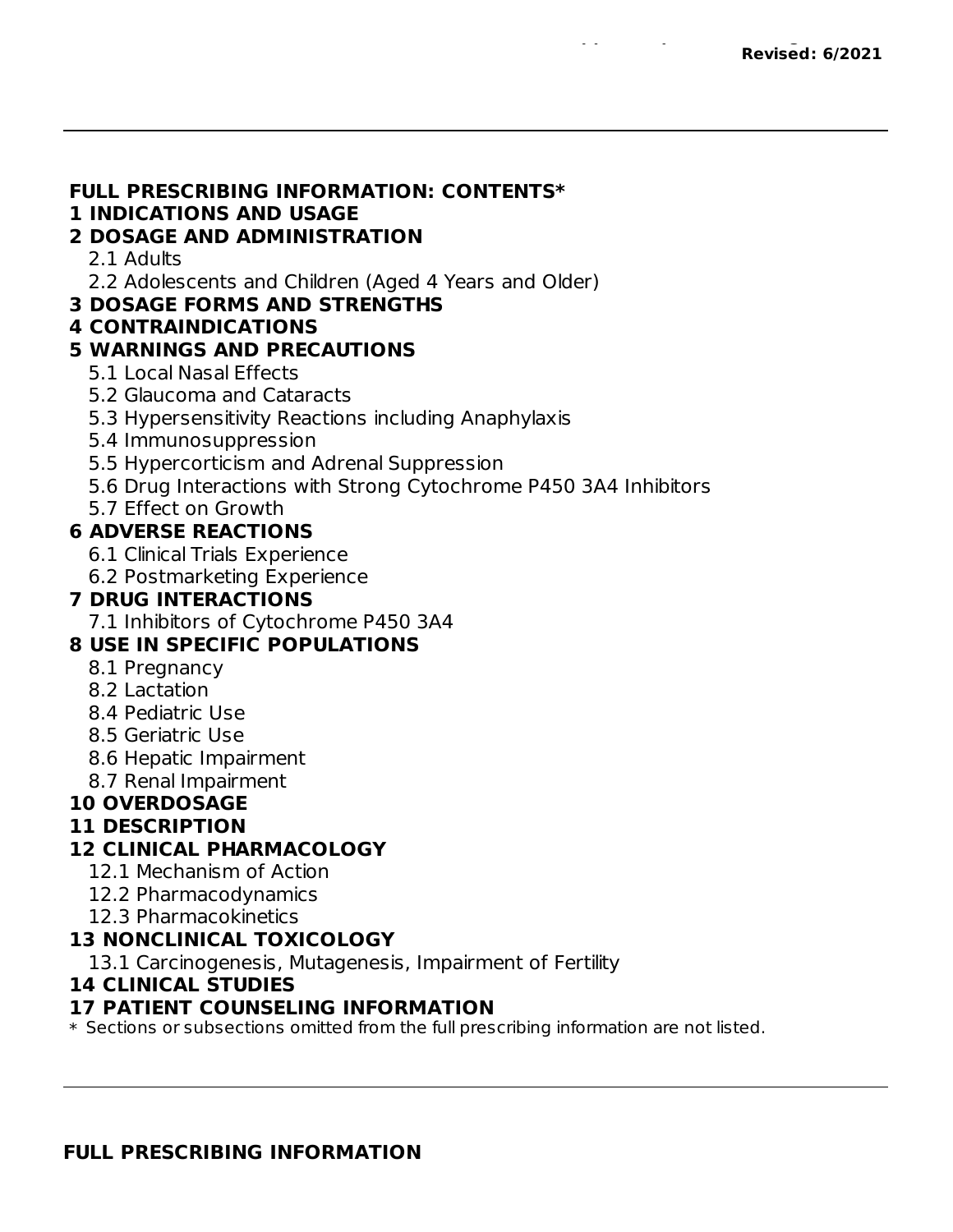#### **1 INDICATIONS AND USAGE**

Fluticasone propionate nasal spray is indicated for the management of the nasal symptoms of perennial nonallergic rhinitis in adult and pediatric patients aged 4 years and older.

## **2 DOSAGE AND ADMINISTRATION**

Administer Fluticasone propionate nasal spray by the intranasal route only. Prime fluticasone propionate nasal spray before using for the first time or after a period of non-use (1 week or more) by shaking the contents well and releasing 6 sprays into the air away from the face. Shake fluticasone propionate nasal spray gently before each use.

Patients should use fluticasone propionate nasal spray at regular intervals since its effectiveness depends on its regular use. Maximum effect may take several days and individual patients will experience a variable time to onset and different degree of symptom relief.

#### **2.1 Adults**

The recommended starting dosage in adults is 2 sprays (50 mcg of fluticasone propionate each) in each nostril once daily (total daily dose, 200 mcg). The same total daily dose, 1 spray in each nostril administered twice daily (e.g., 8 a.m. and 8 p.m.) is also effective. After the first few days, patients may be able to reduce their dose to 1 spray in each nostril once daily for maintenance therapy.

Maximum total daily doses should not exceed 2 sprays in each nostril (total dose, 200 mcg/day). There is no evidence that exceeding the recommended dose is more effective.

#### **2.2 Adolescents and Children (Aged 4 Years and Older)**

The recommended starting dosage in adolescents and children, aged 4 years and older is 1 spray in each nostril once daily (total daily dose, 100 mcg). Patients not adequately responding to 1 spray in each nostril may use 2 sprays in each nostril once daily (total daily dose, 200 mcg). Once adequate control is achieved, the dosage should be decreased to 1 spray in each nostril once daily.

The maximum total daily dosage should not exceed 2 sprays in each nostril (200 mcg/day). There is no evidence that exceeding the recommended dose is more effective.

## **3 DOSAGE FORMS AND STRENGTHS**

Fluticasone propionate nasal spray, USP is an aqueous suspension. Each 100-mg spray delivers 50 mcg of fluticasone propionate.

## **4 CONTRAINDICATIONS**

Fluticasone propionate nasal spray is contraindicated in patients with hypersensitivity to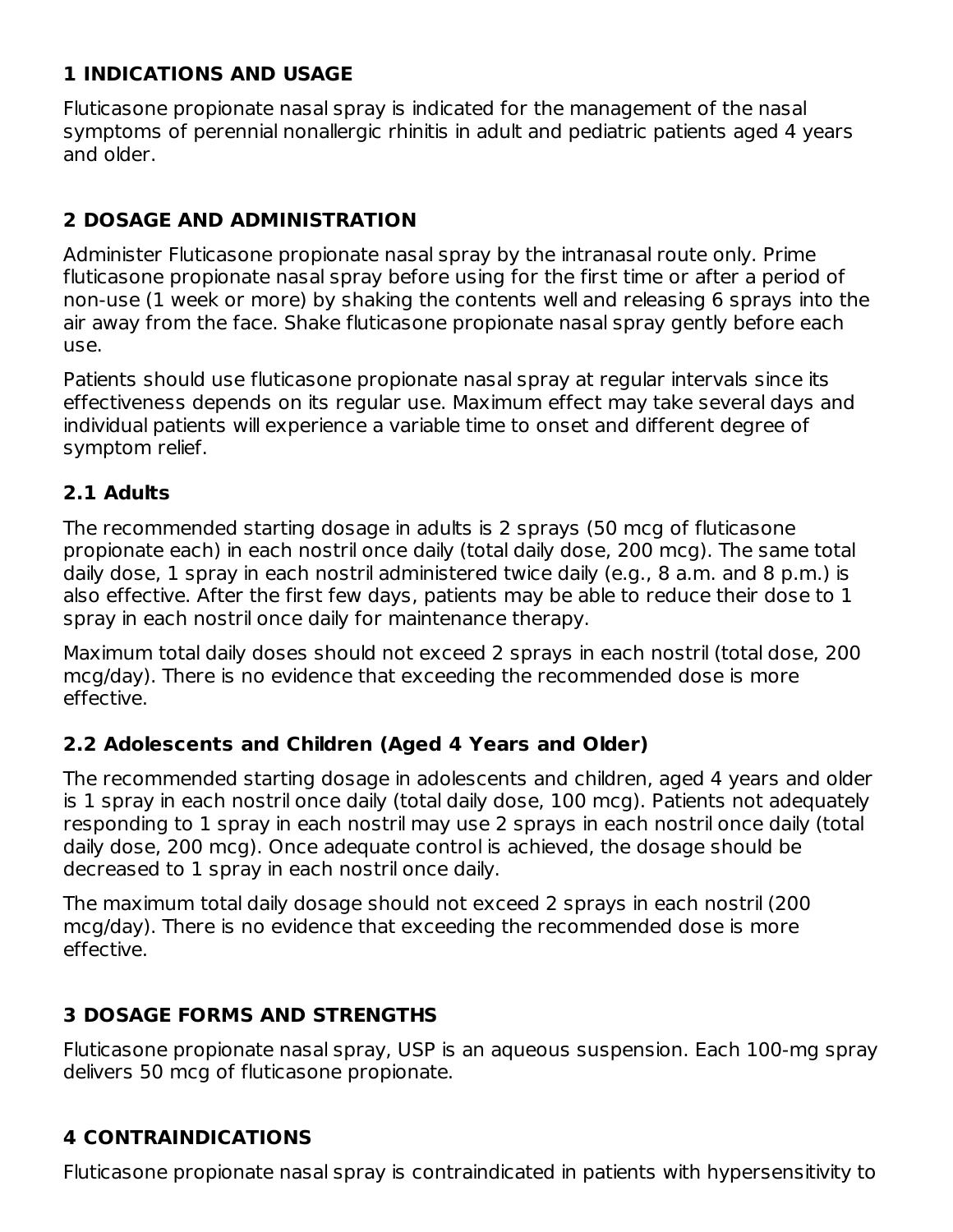## **5 WARNINGS AND PRECAUTIONS**

## **5.1 Local Nasal Effects**

## **Epistaxis**

In clinical trials of 2 to 26 weeks' duration, epistaxis was observed more frequently in subjects treated with fluticasone propionate nasal spray than those who received placebo [see Adverse Reactions ( 6.1)] .

## **Nasal Ulceration**

Postmarketing cases of nasal ulceration have been reported in patients treated with fluticasone propionate nasal spray [see Adverse Reactions ( 6.2)] .

## **Candida Infection**

In clinical trials with fluticasone propionate administered intranasally, the development of localized infections of the nose and pharynx with Candida albicans has occurred. When such an infection develops, it may require treatment with appropriate local therapy and discontinuation of fluticasone propionate nasal spray. Patients using fluticasone propionate nasal spray over several months or longer should be examined periodically for evidence of Candida infection or other signs of adverse effects on the nasal mucosa.

## **Nasal Septal Perforation**

Postmarketing cases of nasal septal perforation have been reported in patients treated with fluticasone propionate nasal spray [see Adverse Reactions (6.2)].

## **Impaired Wound Healing**

Because of the inhibitory effect of corticosteroids on wound healing, patients who have experienced recent nasal ulcers, nasal surgery, or nasal trauma should avoid using fluticasone propionate nasal spray until healing has occurred.

## **5.2 Glaucoma and Cataracts**

Use of intranasal and inhaled corticosteroids may result in the development of glaucoma and/or cataracts. Therefore, close monitoring is warranted in patients with a change in vision or with a history of increased intraocular pressure, glaucoma, and/or cataracts. Consider referral to an ophthalmologist in patients who develop ocular symptoms or use fluticasone long-term.

## **5.3 Hypersensitivity Reactions including Anaphylaxis**

Hypersensitivity reactions (e.g., anaphylaxis, angioedema, urticaria, contact dermatitis, and rash) have been reported after administration of fluticasone propionate nasal spray. Discontinue fluticasone propionate nasal spray if such reactions occur [see Contraindications ( 4)] . Rarely, immediate hypersensitivity reactions may occur after the administration of fluticasone propionate nasal spray.

## **5.4 Immunosuppression**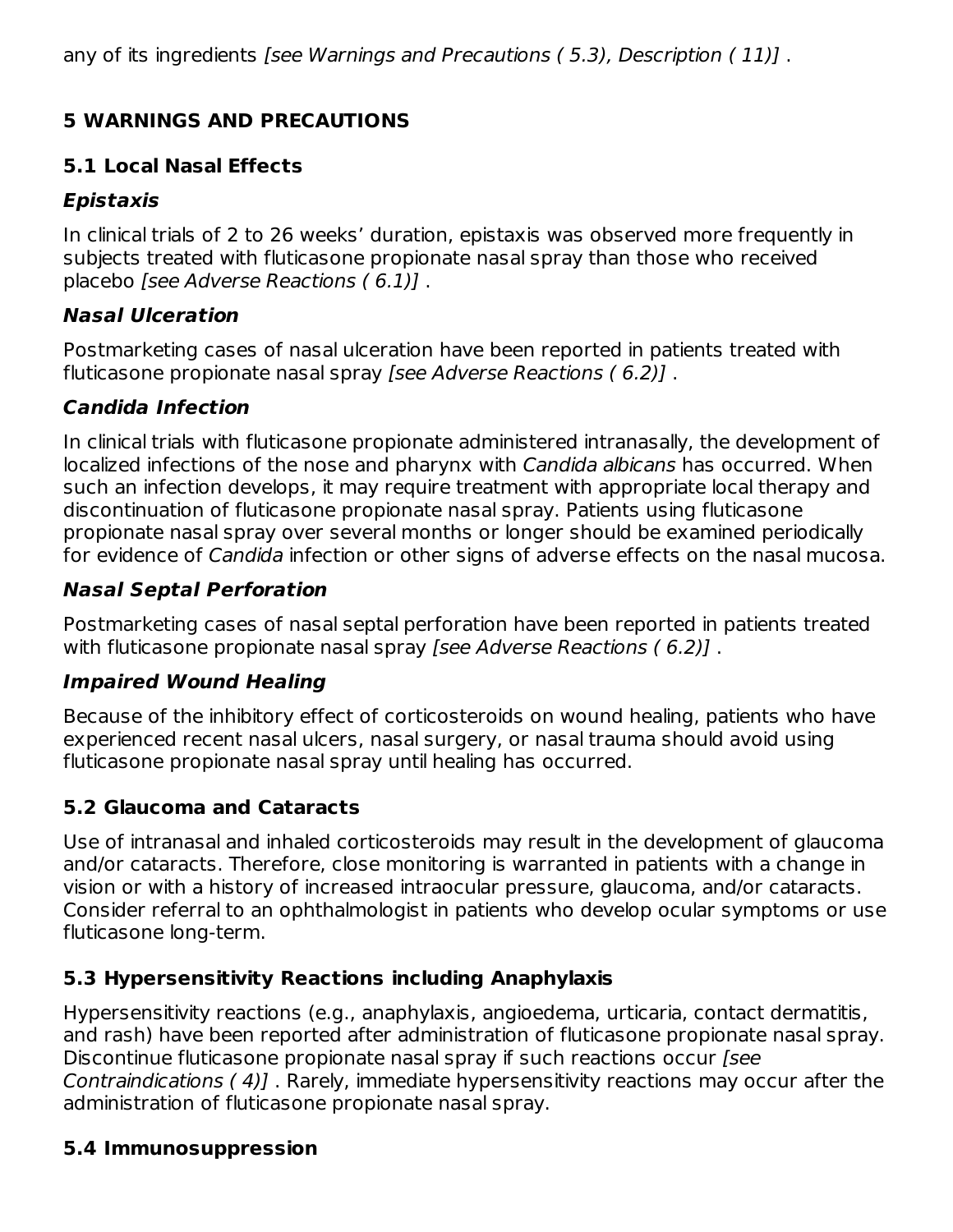Persons who are using drugs that suppress the immune system are more susceptible to infections than healthy individuals. Chickenpox and measles, for example, can have a more serious or even fatal course in susceptible children or adults using corticosteroids. In such children or adults who have not had these diseases or been properly immunized, particular care should be taken to avoid exposure. How the dose, route, and duration of corticosteroid administration affect the risk of developing a disseminated infection is not known. The contribution of the underlying disease and/or prior corticosteroid treatment to the risk is also not known. If a patient is exposed to chickenpox, prophylaxis with varicella zoster immune globulin (VZIG) may be indicated. If a patient is exposed to measles, prophylaxis with pooled intramuscular immunoglobulin (IG) may be indicated. (See the complete prescribing information for VZIG and IG.) If chickenpox develops, treatment with antiviral agents may be considered.

Intranasal corticosteroids should be used with caution, if at all, in patients with active or quiescent tuberculous infections of the respiratory tract; systemic fungal, bacterial, viral, or parasitic infections; or ocular herpes simplex.

## **5.5 Hypercorticism and Adrenal Suppression**

When intranasal corticosteroids are used at higher than recommended dosages or in susceptible individuals at recommended dosages, systemic corticosteroid effects such as hypercorticism and adrenal suppression may appear. If such changes occur, the dosage of fluticasone propionate nasal spray should be discontinued slowly consistent with accepted procedures for discontinuing oral corticosteroid therapy.

The replacement of a systemic corticosteroid with a topical corticosteroid can be accompanied by signs of adrenal insufficiency. In addition, some patients may experience symptoms of corticosteroid withdrawal (e.g., joint and/or muscular pain, lassitude, depression). Patients previously treated for prolonged periods with systemic corticosteroids and transferred to topical corticosteroids should be carefully monitored for acute adrenal insufficiency in response to stress. In patients who have asthma or other clinical conditions requiring long-term systemic corticosteroid treatment, rapid decreases in systemic corticosteroid dosages may cause a severe exacerbation of their symptoms.

## **5.6 Drug Interactions with Strong Cytochrome P450 3A4 Inhibitors**

The use of strong cytochrome P450 3A4 (CYP3A4) inhibitors (e.g., ritonavir, atazanavir, clarithromycin, indinavir, itraconazole, nefazodone, nelfinavir, saquinavir, ketoconazole, telithromycin, conivaptan, lopinavir, nefazodone, voriconazole) with fluticasone propionate nasal spray is not recommended because increased systemic corticosteroid adverse effects may occur [see Drug Interactions (7.1), Clinical Pharmacology (12.3)].

## **5.7 Effect on Growth**

Intranasal corticosteroids may cause a reduction in growth velocity when administered to pediatric patients *[see Use in Specific Populations (8.4)]*. Monitor the growth routinely of pediatric patients receiving fluticasone propionate nasal spray. To minimize the systemic effects of intranasal corticosteroids, including fluticasone propionate nasal spray, titrate each patient's dose to the lowest dosage that effectively controls his/her symptoms [see Dosage and Administration ( 2), Use in Specific Populations ( 8.4)] .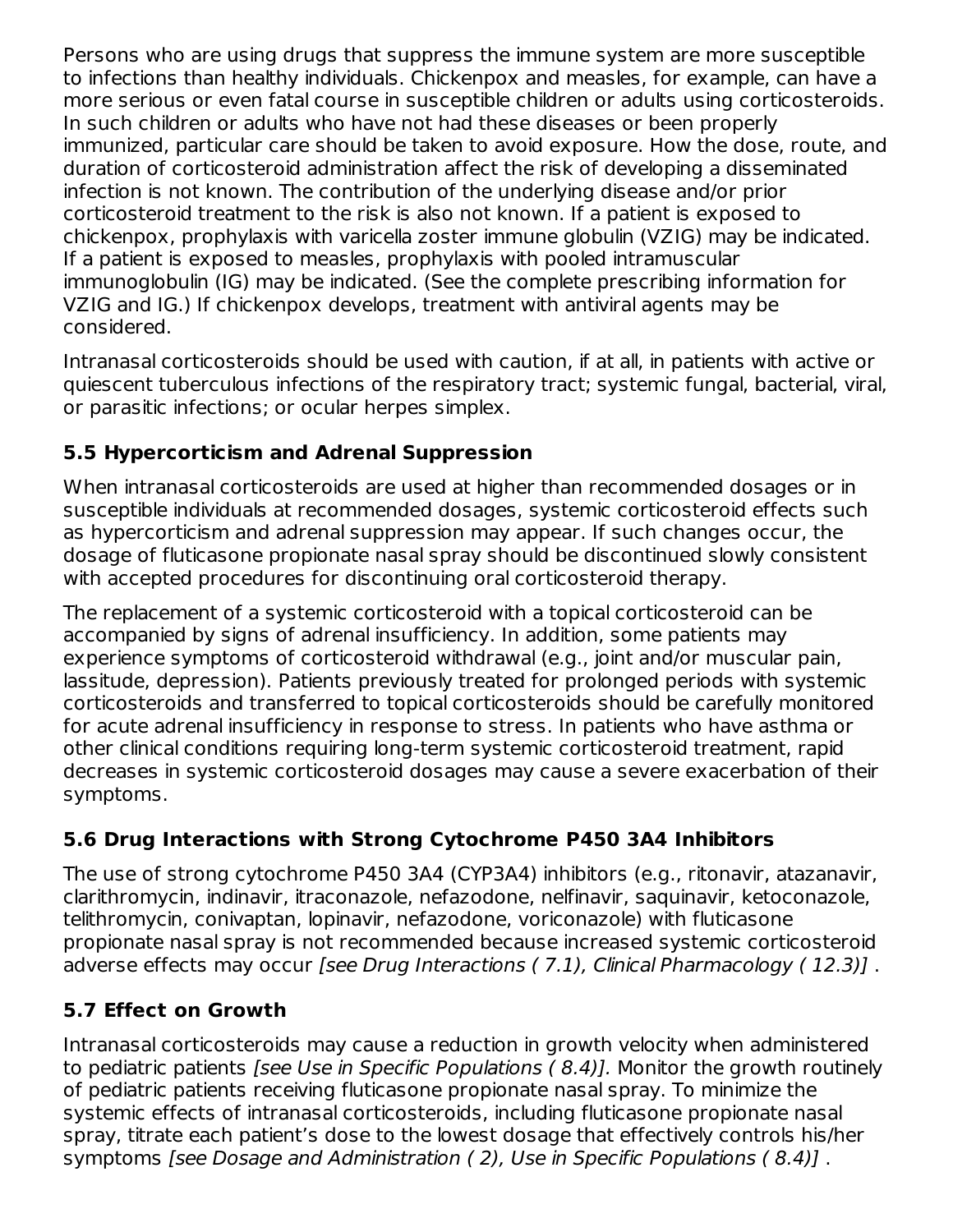## **6 ADVERSE REACTIONS**

Systemic and local corticosteroid use may result in the following:

- Epistaxis, nasal ulceration, Candida albicans infection, nasal septal perforation, and impaired wound healing [see Warnings and Precautions ( 5.1)]
- Glaucoma and cataracts [see Warnings and Precautions (5.2)]
- Immunosuppression [see Warnings and Precautions (5.4)]
- Hypercorticism and adrenal suppression *[see Warnings and Precautions (5.5)]*
- Effect on growth [see Warnings and Precautions (5.7)]

#### **6.1 Clinical Trials Experience**

Because clinical trials are conducted under widely varying conditions, adverse reaction rates observed in the clinical trials of a drug cannot be directly compared with rates in the clinical trials of another drug and may not reflect the rates observed in practice.

In controlled US clinical trials, more than 3,300 subjects with allergic and nonallergic rhinitis received treatment with intranasal fluticasone propionate. In general, adverse reactions in clinical trials have been primarily associated with irritation of the nasal mucous membranes, and the adverse reactions were reported with approximately the same frequency by subjects treated with placebo. Less than 2% of subjects in clinical trials discontinued because of adverse reactions; this rate was similar for vehicle placebo and active comparators.

The safety data described below are based on 7 placebo-controlled clinical trials in subjects with allergic rhinitis. The 7 trials included 536 subjects (57 girls and 108 boys aged 4 to 11 years, 137 female and 234 male adolescents and adults) treated with fluticasone propionate 200 mcg once daily over 2 to 4 weeks and 2 placebo-controlled clinical trials which included 246 subjects (119 female and 127 male adolescents and adults) treated with fluticasone propionate 200 mcg once daily over 6 months (Table 1). Also included in Table 1 are adverse reactions from 2 trials in which 167 children (45 girls and 122 boys aged 4 to 11 years) were treated with fluticasone propionate 100 mcg once daily for 2 to 4 weeks.

#### **Table 1. Adverse Reactions with Fluticasone Propionate Nasal Spray with >3% Incidence and More Common than Placebo in Subjects ≥ 4 Years with Allergic Rhinitis**

|                 |                | Adverse Reaction Fluticasone propionate 100 Fluticasone propionate 200 mcg Placebo |           |
|-----------------|----------------|------------------------------------------------------------------------------------|-----------|
|                 | mcg Once Daily | Once Daily ( $n = 782$ )                                                           | $(n=758)$ |
|                 | $(n = 167)$    | $\%$                                                                               | %         |
|                 | %              |                                                                                    |           |
| Headache        | 6.6            | 16.1                                                                               | 14.6      |
| Pharyngitis     | 6.0            | 7.8                                                                                | 7.2       |
| Epistaxis       | 6.0            | 6.9                                                                                | 5.4       |
| Nasal           | 2.4            | 3.2                                                                                | 2.6       |
| burning/nasal   |                |                                                                                    |           |
| irritation      |                |                                                                                    |           |
| Nausea/vomiting | 4.8            | 2.6                                                                                | 2.0       |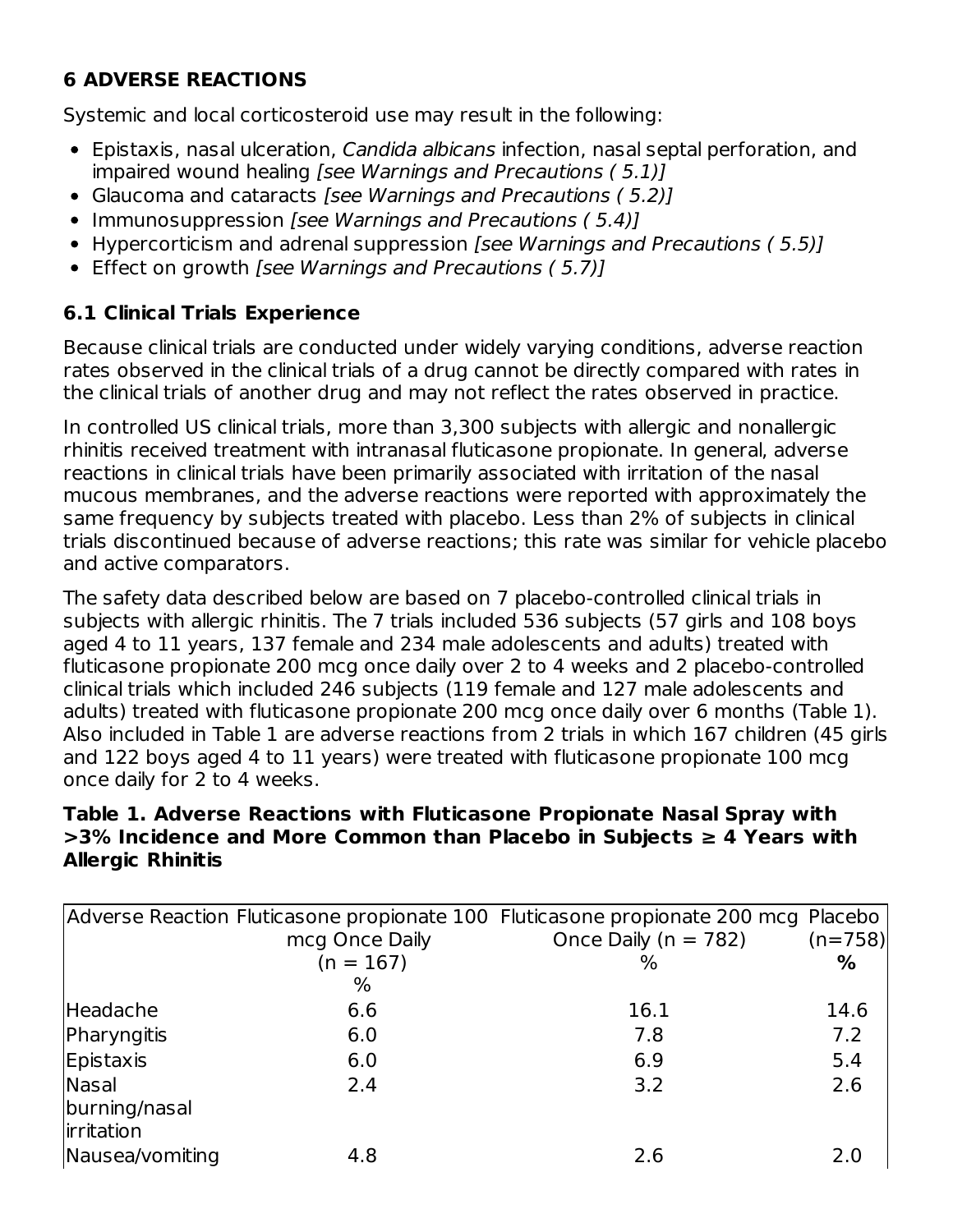| Asthma   | 77<br>$\overline{\phantom{a}}$ | د.د       | 2.9 |
|----------|--------------------------------|-----------|-----|
| symptoms |                                |           |     |
| Cough    | 3.6                            | ס כ<br>.o | 2.8 |

Other adverse reactions with fluticasone propionate nasal spray observed with an incidence less than or equal to 3% but greater than or equal to 1% and more common than with placebo included: blood in nasal mucus, runny nose, abdominal pain, diarrhea, fever, flu-like symptoms, aches and pains, dizziness, and bronchitis.

#### **6.2 Postmarketing Experience**

In addition to adverse events reported from clinical trials, the following adverse events have been identified during postapproval use of intranasal fluticasone propionate. Because these reactions are reported voluntarily from a population of uncertain size, it is not always possible to reliably estimate their frequency or establish a causal relationship to drug exposure. These events have been chosen for inclusion due to either their seriousness, frequency of reporting, or causal connection to fluticasone propionate or a combination of these factors.

#### **General Disorders and Administration Site Conditions**

Hypersensitivity reactions, including angioedema, skin rash, edema of the face and tongue, pruritus, urticaria, bronchospasm, wheezing, dyspnea, and anaphylaxis/anaphylactoid reactions, which in rare instances were severe.

#### **Ear and Labyrinth Disorders**

Alteration or loss of sense of taste and/or smell and, rarely, nasal septal perforation, nasal ulcer, sore throat, throat irritation and dryness, cough, hoarseness, and voice changes.

#### **Eye Disorders**

Dryness and irritation, conjunctivitis, blurred vision, glaucoma, increased intraocular pressure, and cataracts.

Cases of growth suppression have been reported for intranasal corticosteroids, including fluticasone propionate [see Warnings and Precautions ( 5.7)].

## **7 DRUG INTERACTIONS**

#### **7.1 Inhibitors of Cytochrome P450 3A4**

Fluticasone propionate is a substrate of CYP3A4. The use of strong CYP3A4 inhibitors (e.g., ritonavir, atazanavir, clarithromycin, indinavir, itraconazole, nefazodone, nelfinavir, saquinavir, ketoconazole, telithromycin, conivaptan, lopinavir, nefazodone, voriconazole) with fluticasone propionate nasal spray is not recommended because increased systemic corticosteroid adverse effects may occur.

#### **Ritonavir**

A drug interaction trial with fluticasone propionate aqueous nasal spray in healthy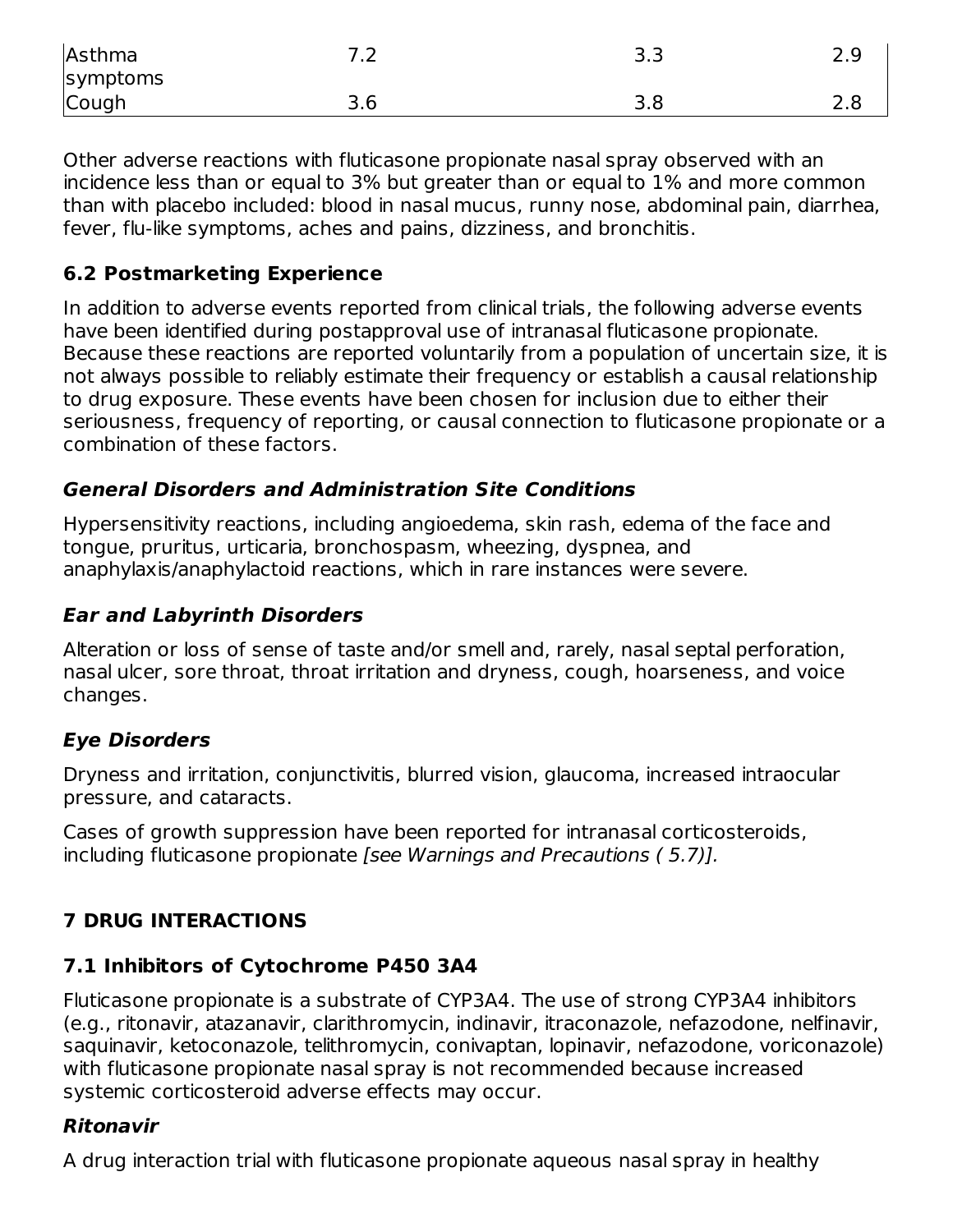subjects has shown that ritonavir (a strong CYP3A4 inhibitor) can significantly increase plasma fluticasone propionate exposure, resulting in significantly reduced serum cortisol concentrations [see Clinical Pharmacology ( 12.3)]. During postmarketing use, there have been reports of clinically significant drug interactions in patients receiving fluticasone propionate products, including fluticasone propionate, with ritonavir, resulting in systemic corticosteroid effects including Cushing's syndrome and adrenal suppression.

#### **Ketoconazole**

Coadministration of orally inhaled fluticasone propionate (1,000 mcg) and ketoconazole (200 mg once daily) resulted in a 1.9-fold increase in plasma fluticasone propionate exposure and a 45% decrease in plasma cortisol area under the curve (AUC), but had no effect on urinary excretion of cortisol.

## **8 USE IN SPECIFIC POPULATIONS**

## **8.1 Pregnancy**

#### Risk Summary

There are insufficient data on the use of fluticasone propionate nasal spray in pregnant women to inform a drug-associated risk. In animals, teratogenicity characteristic of corticosteroids, decreased fetal body weight and/or skeletal variations, were observed in rats, mice, and rabbits with subcutaneously administered maternal toxic doses of fluticasone propionate 5 times, equivalent to, and less than the maximum recommended human daily intranasal dose (MRHDID) on a mcg/m2 basis, respectively. (See Animal Data.) However, fluticasone propionate administered via nose-only inhalation to rats decreased fetal body weight, but did not induce teratogenicity at a maternal toxic dose equivalent to the MRHDID on a mcg/m2 basis. (See Animal Data.) Experience with oral corticosteroids suggests that rodents are more prone to teratogenic effects from corticosteroids than humans. The estimated risk of major birth defects and miscarriage for the indicated population is unknown. All pregnancies have a background risk of birth defect, loss, or other adverse outcomes. In the U.S. general population, the estimated risk of major birth defects and miscarriage in clinically recognized pregnancies is 2% to 4% and 15% to 20%, respectively.

#### Data

Human Data: Following inhaled administration, fluticasone propionate was detected in the neonatal cord blood after delivery.

Animal Data: In embryofetal development studies with pregnant rats and mice dosed by the subcutaneous route throughout the period of organogenesis, fluticasone propionate was teratogenic in both species. Omphalocele, decreased body weight, and skeletal variations were observed in rat fetuses, in the presence of maternal toxicity, at a dose approximately 5 times the MRHDID of 200 mcg/day (on a mcg/m2 basis with a maternal subcutaneous dose of 100 mcg/kg/day). The rat no observed adverse effect level (NOAEL) was observed at approximately equivalent to the MRHDID (on a mcg/m2 basis with a maternal subcutaneous dose of 30 mcg/kg/day). Cleft palate and fetal skeletal variations were observed in mouse fetuses at a dose approximately equivalent to the MRHDID (on a mcg/m2 basis with a maternal subcutaneous dose of 45 mcg/kg/day).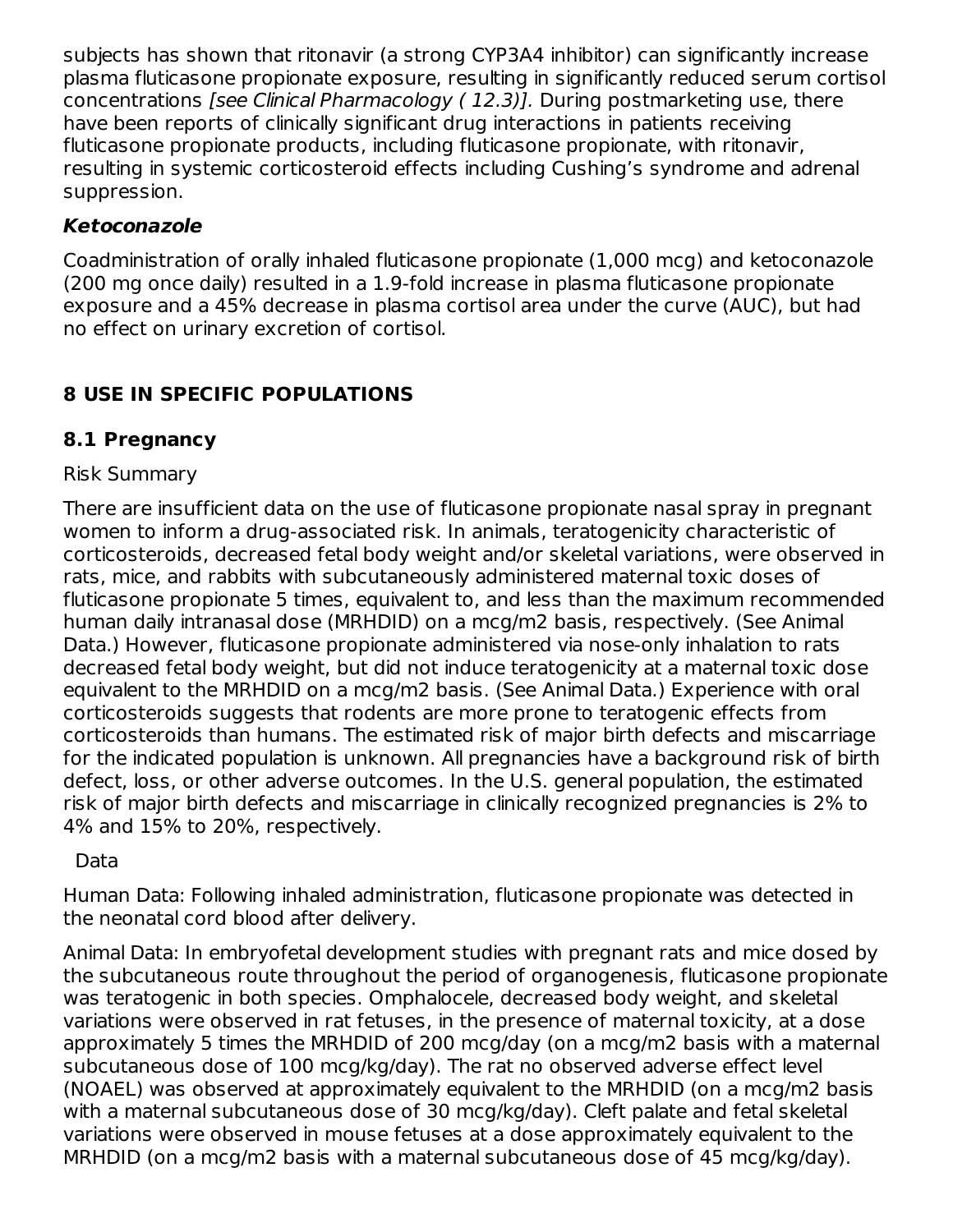The mouse NOAEL was observed with a dose approximately 0.3 times the MRHDID (on a mcg/m2 basis with a maternal subcutaneous dose of 15 mcg/kg/day). In an embryofetal development study with pregnant rats dosed by the nose-only inhalation route throughout the period of organogenesis, fluticasone propionate produced decreased fetal body weights and skeletal variations, in the presence of maternal toxicity, at a dose approximately equivalent to the MRHDID (on a mcg/m2 basis with a maternal nose-only inhalation dose of 25.7 mcg/kg/day); however, there was no evidence of teratogenicity. The NOAEL was observed with a dose approximately 0.25 times the MRHDID (on a mcg/m2 basis with a maternal nose only inhalation dose of 5.5 mcg/kg/day).

In an embryofetal development study in pregnant rabbits that were dosed by the subcutaneous route throughout organogenesis, fluticasone propionate produced reductions of fetal body weights, in the presence of maternal toxicity, at doses approximately 0.06 times the MRHDID and higher (on a mcg/m2 basis with a maternal subcutaneous dose of 0.57 mcg/kg/day). Teratogenicity was evident based upon a finding of cleft palate for 1 fetus at a dose 0.39 times the MRHDID (on a mcg/m2 basis with a maternal subcutaneous dose of 4 mcg/kg/day). The NOAEL was observed in rabbit fetuses with a dose approximately 0.01 times the MRHDID (on a mcg/m2 basis with a maternal subcutaneous dose of 0.08 mcg/kg/day). Fluticasone propionate crossed the placenta following subcutaneous administration to mice and rats and oral administration to rabbits. In a pre- and post-natal development study in pregnant rats dosed from late gestation through delivery and lactation (Gestation Day 17 to Postpartum Day 22), fluticasone propionate was not associated with decreases in pup body weight, and had no effects on developmental landmarks, learning, memory, reflexes, or fertility at doses up to 2 times the MRHDID (on a mcg/m2 basis with maternal subcutaneous doses up to 50 mcg/kg/day).

## **8.2 Lactation**

#### Risk Summary

There are no available data on the presence of fluticasone propionate in human milk, the effects on the breastfed child, or the effects on milk production. Low concentrations of other corticosteroids have been detected in human milk. The developmental and health benefits of breastfeeding should be considered along with the mother's clinical need for fluticasone propionate nasal spray and any potential adverse effects on the breastfed child from fluticasone propionate nasal spray or from the underlying maternal condition.

#### **Data**

Animal Data: Subcutaneous administration of tritiated fluticasone propionate at a dose of 10 mcg/kg/day to lactating rats resulted in measurable levels in milk.

#### **8.4 Pediatric Use**

The safety and effectiveness of fluticasone propionate nasal spray in children aged 4 years and older have been established [see Adverse Reactions ( 6.1), Clinical Pharmacology (12.3)] .Six hundred fifty (650) subjects aged 4 to 11 years and 440 subjects aged 12 to 17 years were studied in US clinical trials with fluticasone propionate nasal spray. The safety and effectiveness of fluticasone propionate nasal spray in children younger than 4 years have not been established.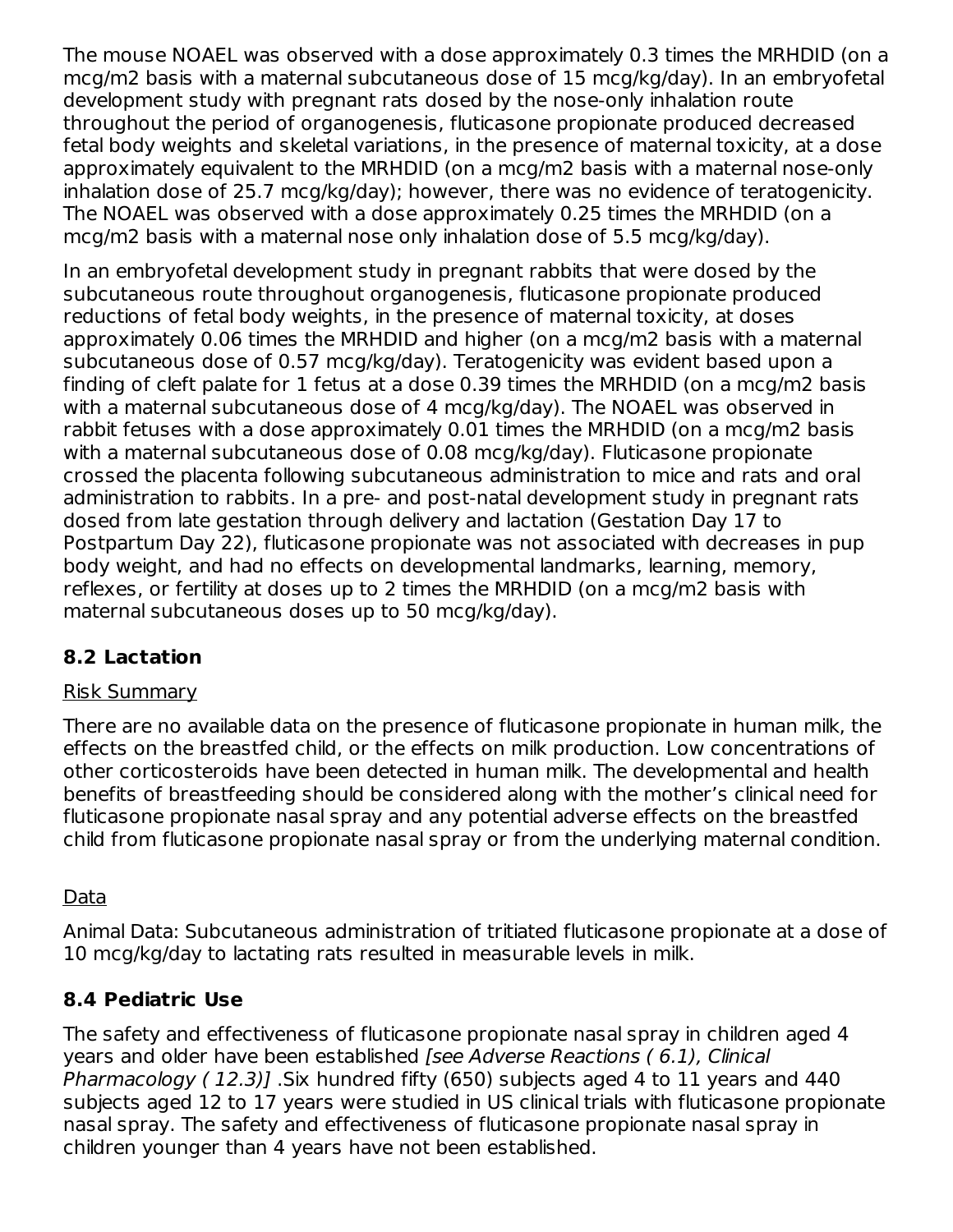#### **Effects on Growth**

Controlled clinical trials have shown that intranasal corticosteroids may cause a reduction in growth velocity when administered to pediatric patients. This effect was observed in the absence of laboratory evidence of hypothalamic-pituitary-adrenal (HPA) axis suppression, suggesting that growth velocity is a more sensitive indicator of systemic corticosteroid exposure in pediatric patients than some commonly used tests of HPA axis function. The long-term effects of this reduction in growth velocity associated with intranasal corticosteroids, including the impact on final adult height, are unknown. The potential for "catch-up" growth following discontinuation of treatment with intranasal corticosteroids has not been adequately studied. The growth of pediatric patients receiving intranasal corticosteroids, including fluticasone propionate nasal spray, should be monitored routinely (e.g., via stadiometry). The potential growth effects of prolonged treatment should be weighed against the clinical benefits obtained and the risks associated with alternative therapies. To minimize the systemic effects of intranasal corticosteroids, including fluticasone propionate nasal spray, each patient's dosage should be titrated to the lowest dosage that effectively controls his/her symptoms.

A 1-year placebo-controlled trial was conducted in 150 pediatric subjects (aged 3 to 9 years) to assess the effect of fluticasone propionate nasal spray (single daily dose of 200 mcg) on growth velocity. From the primary population receiving fluticasone propionate nasal spray ( $n = 56$ ) and placebo ( $n = 52$ ), the point estimate for growth velocity with fluticasone propionate nasal spray was 0.14 cm/year lower than placebo (95% CI: -0.54, 0.27 cm/year). Thus, no statistically significant effect on growth was noted compared with placebo. No evidence of clinically relevant changes in HPA axis function or bone mineral density was observed as assessed by 12-hour urinary cortisol excretion and dual-energy x-ray absorptiometry, respectively.

The potential for fluticasone propionate nasal spray to cause growth suppression in susceptible patients or when given at higher than recommended dosages cannot be ruled out.

## **8.5 Geriatric Use**

A limited number of subjects aged 65 years and older ( $n = 129$ ) or 75 years and older (n  $= 11$ ) have been treated with fluticasone propionate nasal spray in clinical trials. While the number of subjects is too small to permit separate analysis of efficacy and safety, the adverse reactions reported in this population were similar to those reported by younger patients. In general, dose selection for an elderly patient should be cautious, usually starting at the low end of the dosing range, reflecting the greater frequency of decreased hepatic, renal, or cardiac function, and of concomitant disease or other drug therapy.

#### **8.6 Hepatic Impairment**

Formal pharmacokinetic trials using fluticasone propionate nasal spray have not been conducted in subjects with hepatic impairment. Since fluticasone propionate is predominantly cleared by hepatic metabolism, impairment of liver function may lead to accumulation of fluticasone propionate in plasma. Therefore, patients with hepatic disease should be closely monitored.

#### **8.7 Renal Impairment**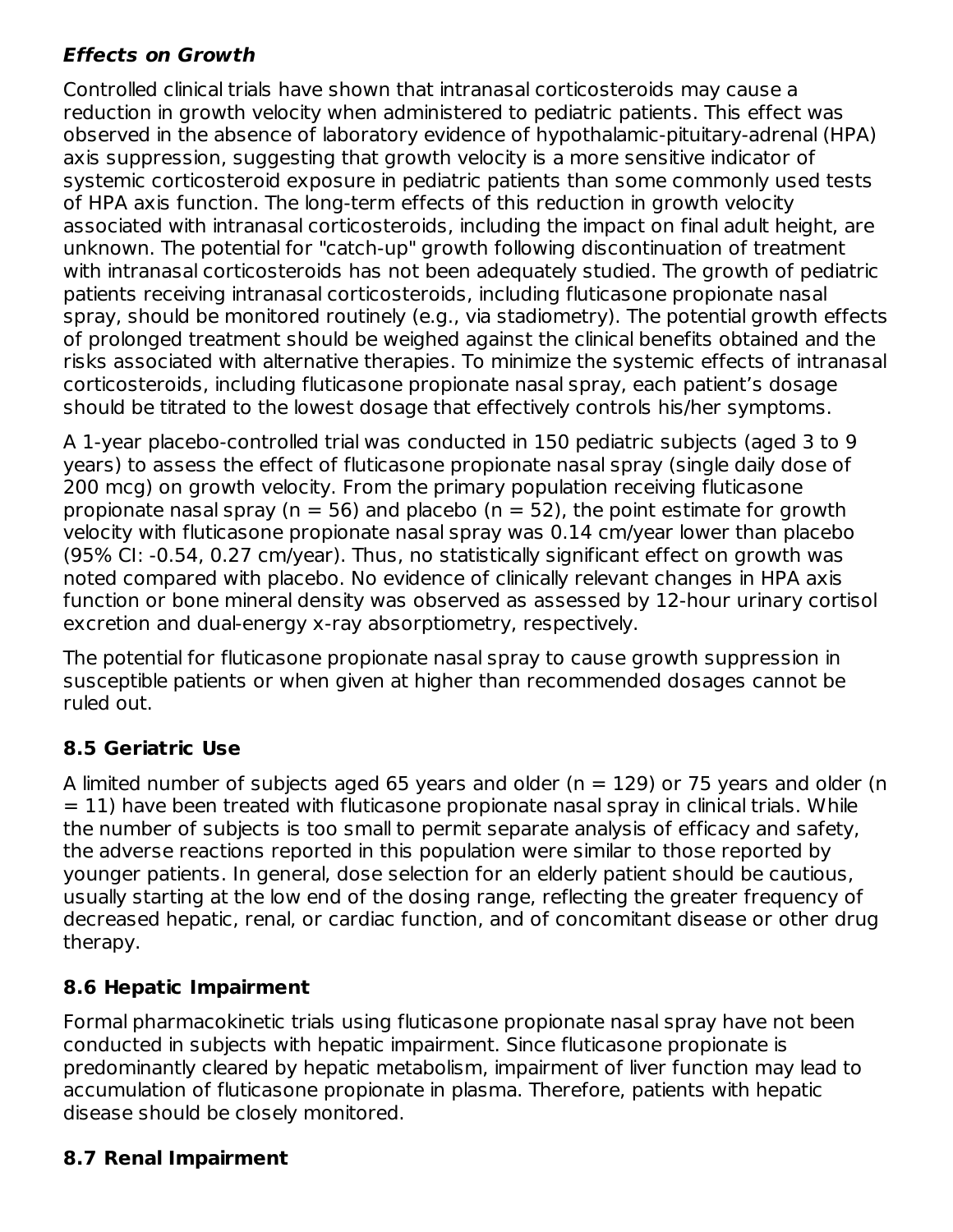Formal pharmacokinetic trials using fluticasone propionate nasal spray have not been conducted in subjects with renal impairment.

## **10 OVERDOSAGE**

Chronic overdosage may result in signs/symptoms of hypercorticism [see Warnings and Precautions ( 5.5)] . Intranasal administration of 2 mg (10 times the recommended dose) of fluticasone propionate twice daily for 7 days was administered to healthy human volunteers. Adverse events reported with fluticasone propionate were similar to placebo, and no clinically significant abnormalities in laboratory safety tests were observed. Single oral doses up to 16 mg have been studied in human volunteers with no acute toxic effects reported. Repeat oral doses up to 80 mg daily for 10 days in volunteers and repeat oral doses up to 10 mg daily for 14 days in patients were well tolerated. Adverse reactions were of mild or moderate severity, and incidences were similar in active and placebo treatment groups. Acute overdosage with this dosage form is unlikely since 1 bottle of fluticasone propionate nasal spray contains approximately 8 mg of fluticasone propionate.

## **11 DESCRIPTION**

Fluticasone propionate, the active component of Fluticasone Propionate Nasal Spray USP, is a synthetic corticosteroid having the chemical name S-(fluoromethyl)6 $\alpha$ ,9difluoro-11β-17-dihydroxy-16α-methyl-3-oxoandrosta-1,4-diene-17β-carbothioate, 17 propionate and the following chemical structure:



Fluticasone propionate is a white or almost white, crystalline powder with a molecular weight of 500.6, and the molecular formula is C  $_{25}$ H  $_{31}$ F  $_{3}$ O  $_{5}$ S. It is practically insoluble in water, freely soluble in dimethylformamide, sparingly soluble in acetone and in dichloromethane and slightly soluble in ethanol (95%).

Fluticasone Propionate Nasal Spray USP, 50 mcg is an aqueous suspension of microfine fluticasone propionate for topical administration to the nasal mucosa by means of a metering, atomizing spray pump. Fluticasone Propionate Nasal Spray USP also contains 0.02% w/w benzalkonium chloride, dextrose, microcrystalline cellulose and carboxymethylcellulose sodium, 0.25% w/w phenylethyl alcohol, polysorbate 80, purified water, and has a pH between 5 and 7.

It is necessary to prime the pump before first use or after a period of non-use (1 week or more). After initial priming (6 actuations), each actuation delivers 50 mcg of fluticasone propionate in 100 mg of formulation through the nasal adapter. Each 16 g bottle of Fluticasone Propionate Nasal Spray USP provides 120 metered sprays. After 120 metered sprays, the amount of fluticasone propionate delivered per actuation may not be consistent and the unit should be discarded.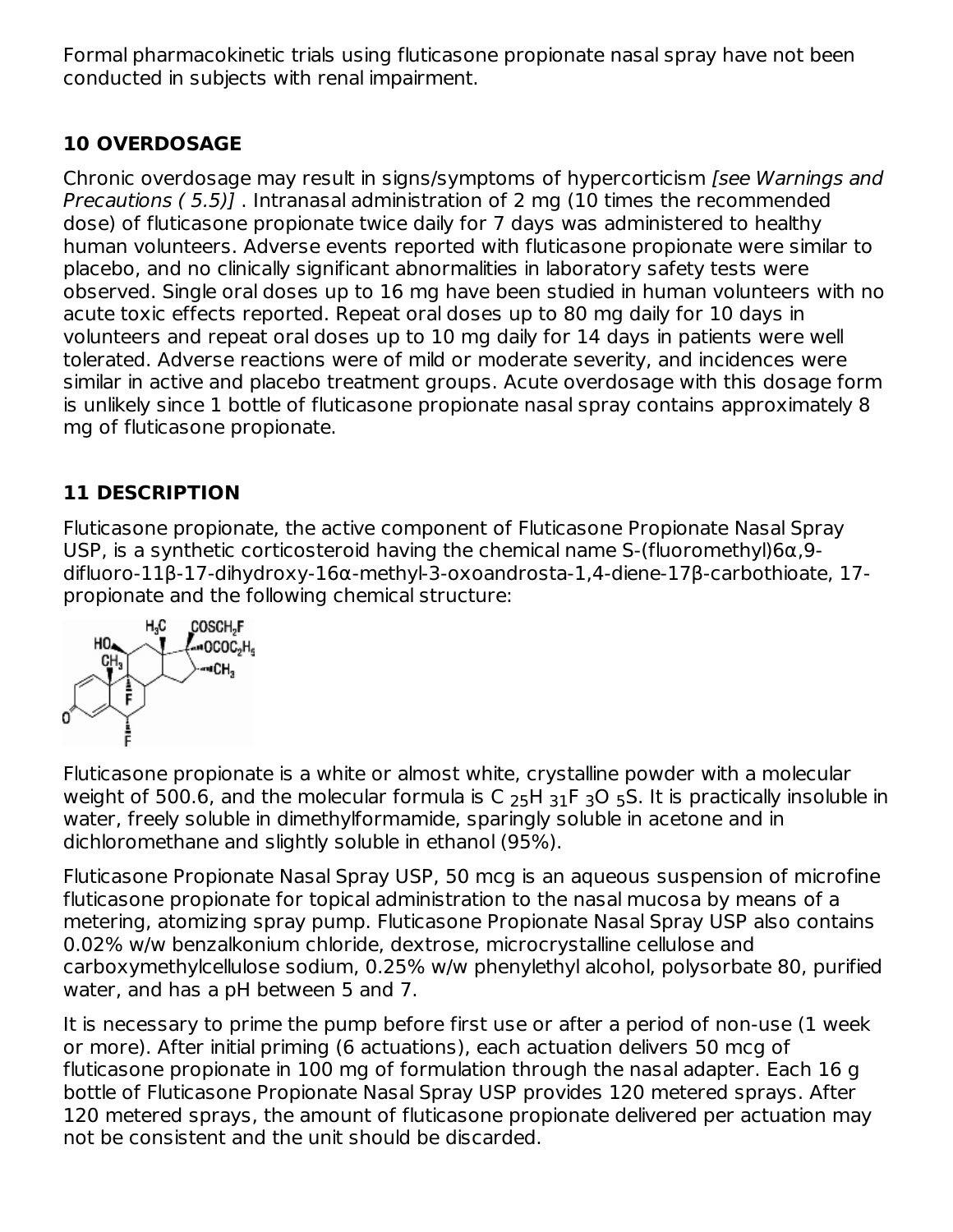## **12 CLINICAL PHARMACOLOGY**

#### **12.1 Mechanism of Action**

Fluticasone propionate is a synthetic trifluorinated corticosteroid with anti-inflammatory activity. Fluticasone propionate has been shown in vitro to exhibit a binding affinity for the human glucocorticoid receptor that is 18 times that of dexamethasone, almost twice that of beclomethasone-17-monopropionate (BMP), the active metabolite of beclomethasone dipropionate, and over 3 times that of budesonide. Data from the McKenzie vasoconstrictor assay in man are consistent with these results. The clinical significance of these findings is unknown.

The precise mechanism through which fluticasone propionate affects rhinitis symptoms is not known. Corticosteroids have been shown to have a wide range of effects on multiple cell types (e.g., mast cells, eosinophils, neutrophils, macrophages, lymphocytes) and mediators (e.g., histamine, eicosanoids, leukotrienes, cytokines) involved in inflammation. In 7 trials in adults, fluticasone propionate nasal spray has decreased nasal mucosal eosinophils in 66% of patients (35% for placebo) and basophils in 39% of patients (28% for placebo). The direct relationship of these findings to long-term symptom relief is not known.

## **12.2 Pharmacodynamics**

## **HPA Axis Effect**

The potential systemic effects of fluticasone propionate nasal spray on the HPA axis were evaluated. Fluticasone propionate nasal spray given as 200 mcg once daily or 400 mcg twice daily was compared with placebo or oral prednisone 7.5 or 15 mg given in the morning. Fluticasone propionate nasal spray at either dosage for 4 weeks did not affect the adrenal response to 6-hour cosyntropin stimulation, while both dosages of oral prednisone significantly reduced the response to cosyntropin.

## **Cardiac Electrophysiology**

A study specifically designed to evaluate the effect of fluticasone propionate on the QT interval has not been conducted.

#### **12.3 Pharmacokinetics**

The activity of fluticasone propionate nasal spray is due to the parent drug, fluticasone propionate. Due to the low bioavailability by the intranasal route, the majority of the pharmacokinetic data was obtained via other routes of administration.

## **Absorption**

Indirect calculations indicate that fluticasone propionate delivered by the intranasal route has an absolute bioavailability averaging less than 2%. Trials using oral dosing of labeled and unlabeled drug have demonstrated that the oral systemic bioavailability of fluticasone propionate is negligible  $\left($  < 1%), primarily due to incomplete absorption and presystemic metabolism in the gut and liver. After intranasal treatment of patients with rhinitis for 3 weeks, fluticasone propionate plasma concentrations were above the level of detection (50 pg/mL) only when recommended doses were exceeded and then only in occasional samples at low plasma levels.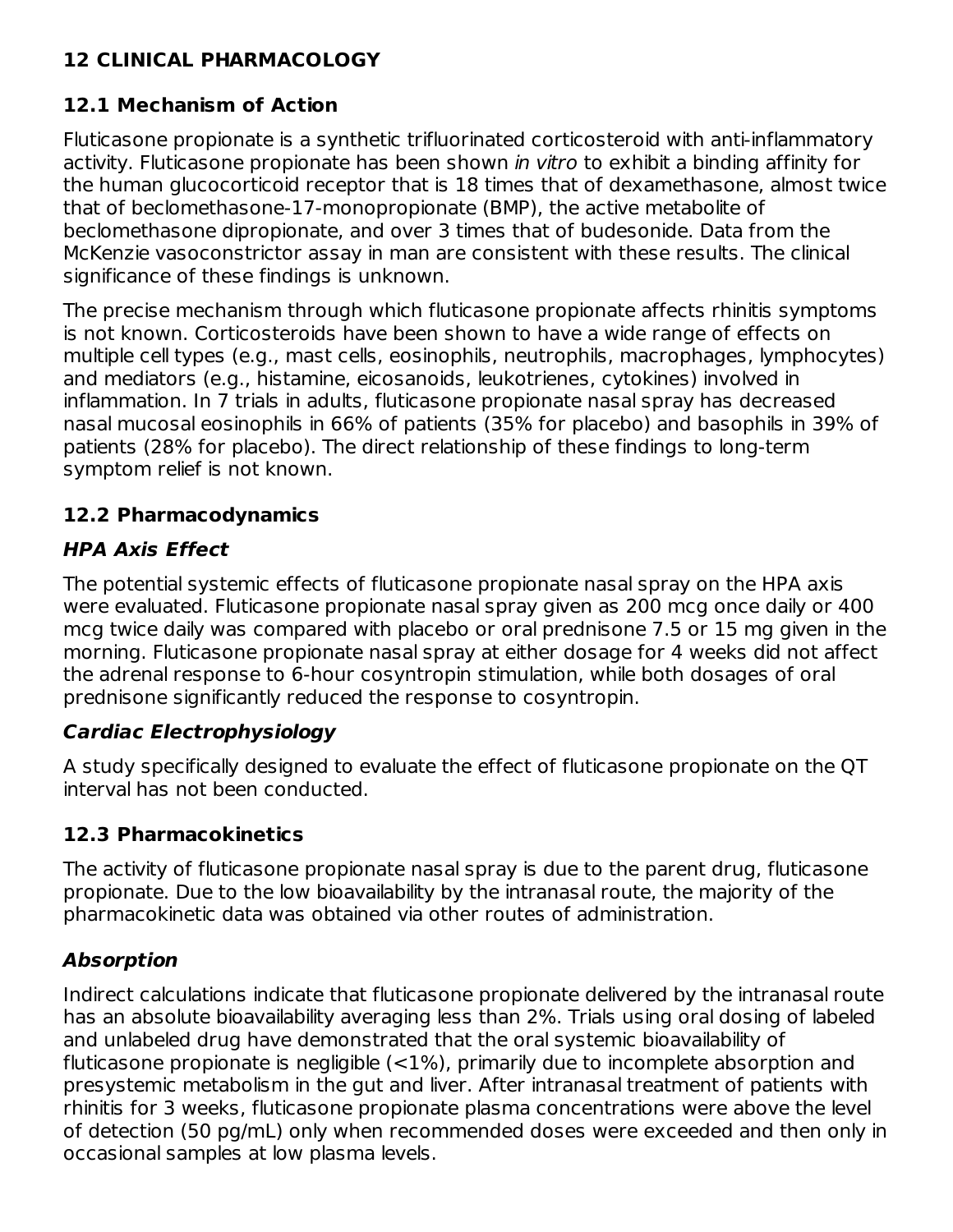## **Distribution**

Following intravenous administration, the initial disposition phase for fluticasone propionate was rapid and consistent with its high lipid solubility and tissue binding. The volume of distribution averaged 4.2 L/kg.

The percentage of fluticasone propionate bound to human plasma proteins averaged 99%. Fluticasone propionate is weakly and reversibly bound to erythrocytes and is not significantly bound to human transcortin.

#### **Elimination**

Following intravenous dosing, fluticasone propionate showed polyexponential kinetics and had a terminal elimination half-life of approximately 7.8 hours. The total blood clearance of fluticasone propionate is high (average: 1,093 mL/min), with renal clearance accounting for less than 0.02% of the total.

#### **Metabolism**

The only circulating metabolite detected in man is the 17β-carboxylic acid derivative of fluticasone propionate, which is formed through the CYP3A4 pathway. This metabolite had less affinity (approximately 1/2,000) than the parent drug for the glucocorticoid receptor of human lung cytosol *in vitro* and negligible pharmacological activity in animal studies. Other metabolites detected *in vitro* using cultured human hepatoma cells have not been detected in man.

#### **Excretion**

Less than 5% of a radiolabeled oral dose was excreted in the urine as metabolites, with the remainder excreted in the feces as parent drug and metabolites.

#### **Special Populations**

Fluticasone propionate nasal spray was not studied in any special populations, and no gender- specific pharmacokinetic data have been obtained.

#### **Drug Interactions**

#### Inhibitors of Cytochrome P450 3A4

Ritonavir: Fluticasone propionate is a substrate of CYP3A4. Coadministration of fluticasone propionate and the strong CYP3A4 inhibitor, ritonavir, is not recommended based upon a multiple-dose, crossover drug interaction trial in 18 healthy subjects. Fluticasone propionate aqueous nasal spray (200 mcg once daily) was coadministered for 7 days with ritonavir (100 mg twice daily). Plasma fluticasone propionate concentrations following fluticasone propionate aqueous nasal spray alone were undetectable (<10 pg/mL) in most subjects, and when concentrations were detectable, peak levels (C <sub>max</sub>) averaged 11.9 pg/mL (range: 10.8 to 14.1 pg/mL) and AUC <sub>(0-τ)</sub> averaged 8.43 pg•h/mL (range: 4.2 to 18.8 pg•h/mL). Fluticasone propionate C <sub>max</sub> and AUC  $_{(0\text{-}\tau)}$  increased to 318 pg/mL (range: 110 to 648 pg/mL) and 3,102.6 pg•h/mL (range: 1,207.1 to 5,662.0 pg•h/mL), respectively, after coadministration of ritonavir with fluticasone propionate aqueous nasal spray. This significant increase in plasma fluticasone propionate exposure resulted in a significant decrease (86%) in serum cortisol AUC.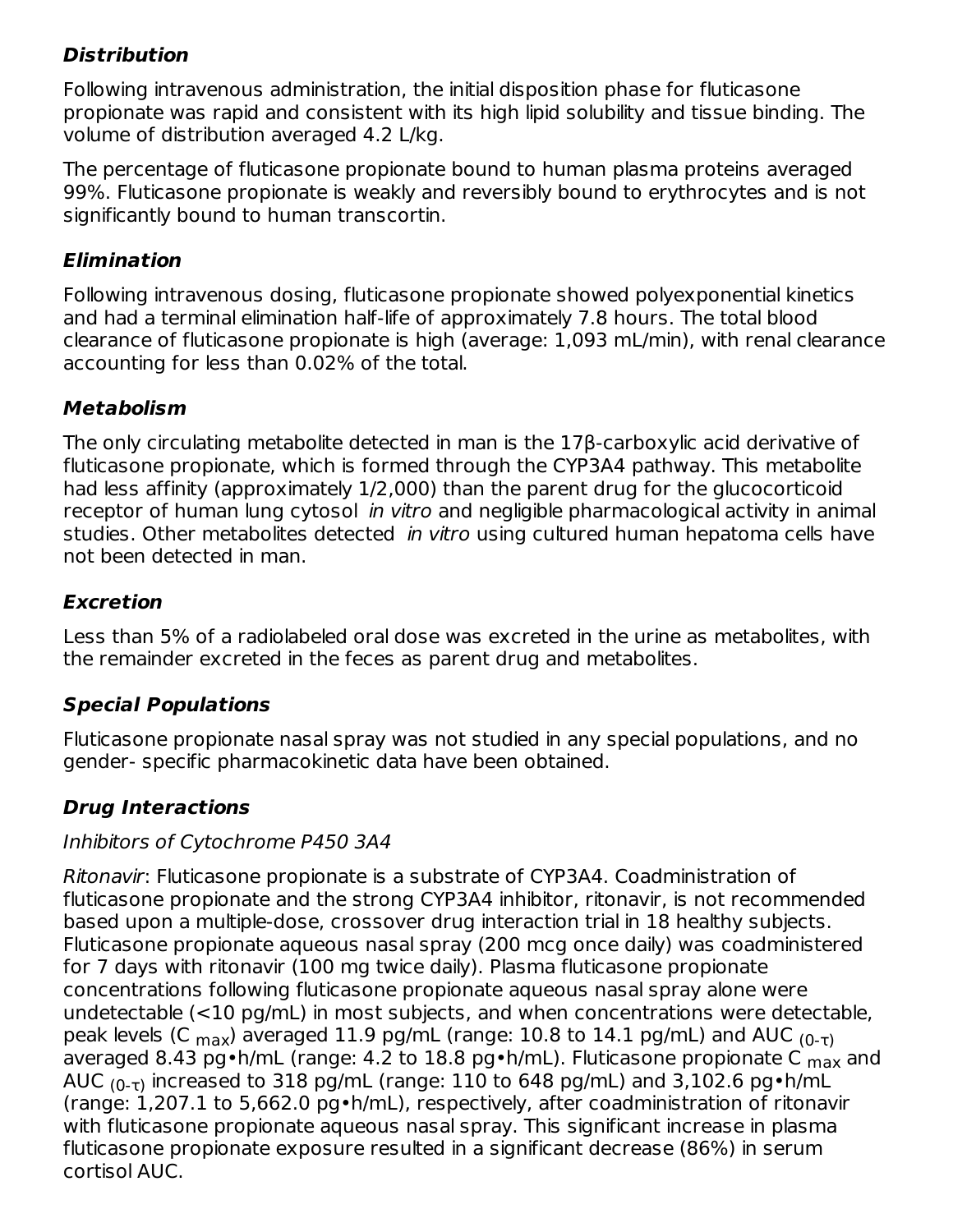#### Ketoconazole

Coadministration of orally inhaled fluticasone propionate (1,000 mcg) and ketoconazole (200 mg once daily) resulted in a 1.9-fold increase in plasma fluticasone propionate exposure and a 45% decrease in plasma cortisol AUC but had no effect on urinary excretion of cortisol.

#### Erythromycin

In a multiple-dose drug interaction study, coadministration of orally inhaled fluticasone propionate (500 mcg twice daily) and erythromycin (333 mg 3 times daily) did not affect fluticasone propionate pharmacokinetics.

## **13 NONCLINICAL TOXICOLOGY**

#### **13.1 Carcinogenesis, Mutagenesis, Impairment of Fertility**

Fluticasone propionate demonstrated no tumorigenic potential in mice at oral doses up to 1,000 mcg/kg (approximately 25 and 20 times the MRHDID in adults and children, respectively, on a mcg/m  $^2$  basis) for 78 weeks or in rats at inhalation doses up to 57 mcg/kg (approximately 3 and 2 times the MRHDID in adults and children, respectively, on a mcg/m  $^2$  basis) for 104 weeks.

Fluticasone propionate did not induce gene mutation in prokaryotic or eukaryotic cells in vitro. No significant clastogenic effect was seen in cultured human peripheral lymphocytes in vitro or in the mouse micronucleus test.

Fertility and reproductive performance were unaffected in male and female rats at subcutaneous doses up to 50 mcg/kg (approximately 2 times the MRHDID in adults on a mcg/m <sup>2</sup> basis).

## **14 CLINICAL STUDIES**

## **Perennial Nonallergic Rhinitis**

Three randomized, double-blind, parallel-group, vehicle placebo-controlled trials were conducted in 1,191 subjects to investigate regular use of fluticasone propionate nasal spray in subjects with perennial nonallergic rhinitis. These trials evaluated subject-rated total nasal symptom scores (TNSS) that included nasal obstruction, postnasal drip, rhinorrhea in subjects treated for 28 days of double-blind therapy and in 1 of the 3 trials for 6 months of open-label treatment. Two of these trials demonstrated that subjects treated with fluticasone propionate nasal spray (100 mcg twice daily) exhibited statistically significant decreases in TNSS compared with subjects treated with vehicle.

Fluticasone Propionate Nasal Spray USP, 50 mcg, is supplied in an amber glass bottle fitted with a silver metering nasal pump, white plastic actuator, and translucent cap in 1 CARTON, 120 BOTTLE, SPRAY TYPE 0. Each bottle contains a net fill weight of 16 g and will provide 120 actuations. Each actuation delivers 50 mcg of fluticasone propionate in 100 mg of formulation through the nasal adapter. The correct amount of medication in each spray cannot be assured after 120 sprays even though the bottle is not completely empty. The bottle should be discarded when the labeled number of actuations has been used.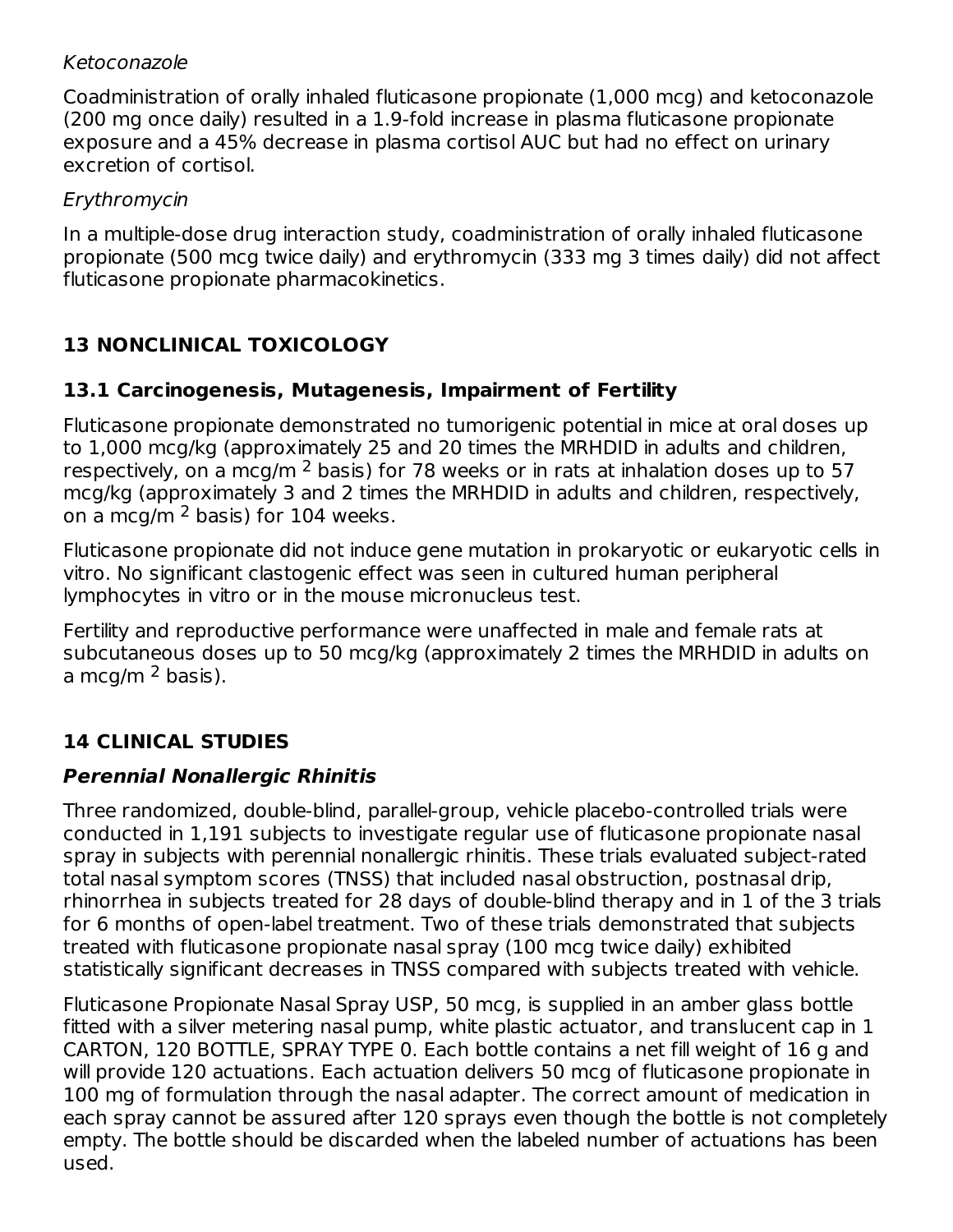NDC: 70518-1655-00

PACKAGING: 1 in 1 CARTON, 120 in 1 BOTTLE SPRAY TYPE 0

Store between 4°C to 30°C (39°F to 86°F).

Shake gently before each use.

Repackaged and Distributed By:

Remedy Repack, Inc.

625 Kolter Dr. Suite #4 Indiana, PA 1-724-465-8762

## **17 PATIENT COUNSELING INFORMATION**

Advise the patient to read the FDA-approved patient labeling (Patient Information and Instructions for Use).

#### **Local Nasal Effects**

Inform patients that treatment with fluticasone propionate nasal spray may lead to adverse reactions, which include epistaxis and nasal ulceration. Candida infection may also occur with treatment with fluticasone propionate nasal spray. In addition, fluticasone propionate nasal spray has been associated with nasal septal perforation and impaired wound healing. Patients who have experienced recent nasal ulcers, nasal surgery, or nasal trauma should not use fluticasone propionate nasal spray until healing has occurred [see Warnings and Precautions (5.1)].

#### **Glaucoma and Cataracts**

Inform patients that glaucoma and cataracts are associated with nasal and inhaled corticosteroid use. Advise patients to notify their healthcare providers if a change in vision is noted while using fluticasone propionate nasal spray [see Warnings and Precautions ( 5.2)].

#### **Hypersensitivity Reactions, including Anaphylaxis**

Inform patients that hypersensitivity reactions, including anaphylaxis, angioedema, urticaria, contact dermatitis, and rash, may occur after administration of fluticasone propionate nasal spray. If such reactions occur, patients should discontinue use of fluticasone propionate nasal spray [see Warnings and Precautions (5.3)].

#### **Immunosuppression**

Warn patients who are on immunosuppressant doses of corticosteroids to avoid exposure to chickenpox or measles and if they are exposed to consult their healthcare provider without delay. Inform patients of potential worsening of existing tuberculosis; fungal, bacterial, viral, or parasitic infections; or ocular herpes simplex [see Warnings] and Precautions ( 5.4)].

#### **Reduced Growth Velocity**

Advise parents that fluticasone propionate nasal spray may cause a reduction in growth velocity when administered to pediatric patients. Physicians should closely follow the growth of children and adolescents taking corticosteroids by any route [see Warnings and Precautions ( 5.7), Pediatric Use ( 8.4)].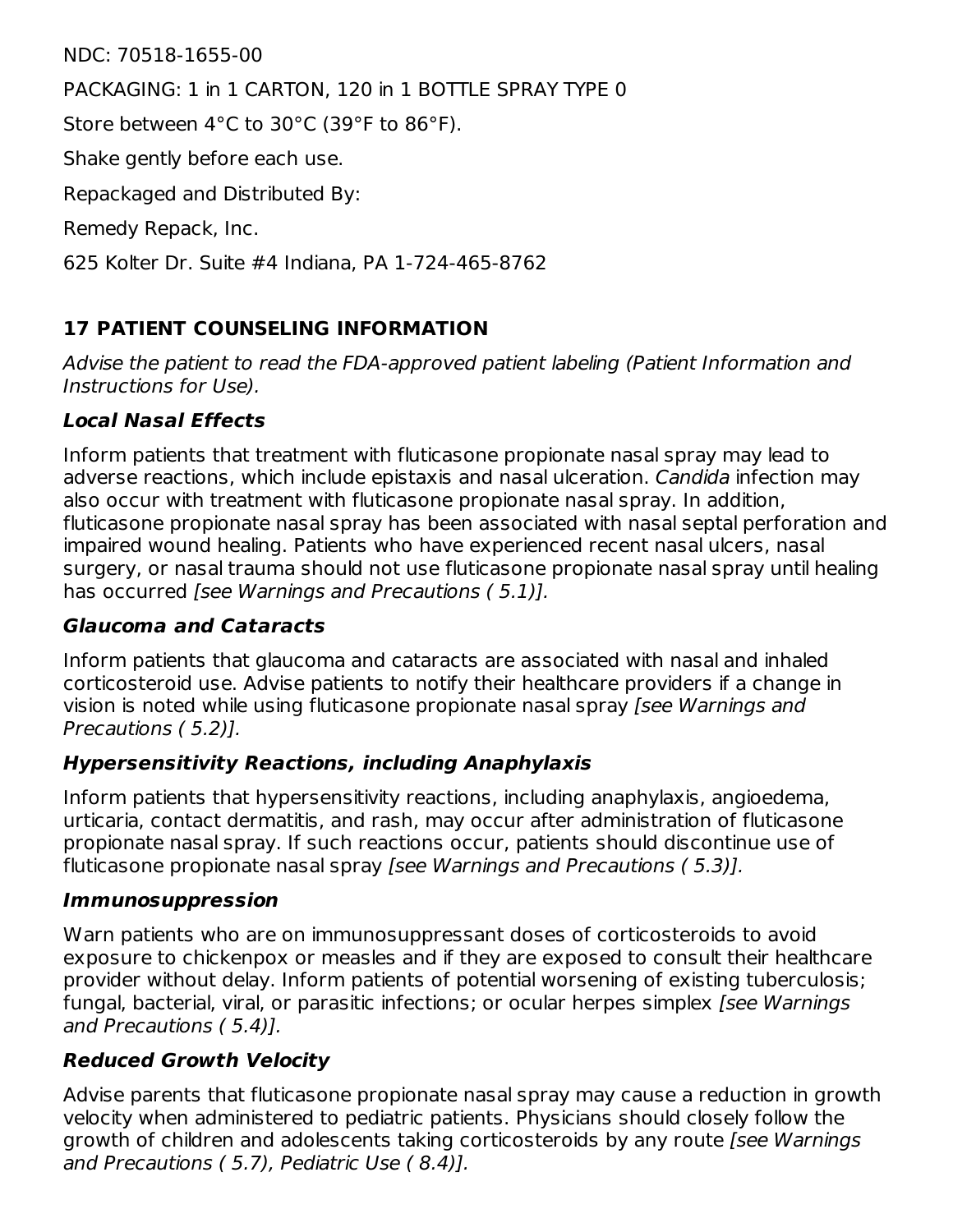#### **Use Daily for Best Effect**

Inform patients that they should use fluticasone propionate nasal spray on a regular basis. Fluticasone propionate nasal spray, like other corticosteroids, does not have an immediate effect on rhinitis symptoms. Maximum benefit may not be reached for several days. Patients should not increase the prescribed dosage but should contact their healthcare providers if symptoms do not improve or if the condition worsens.

## **Keep Spray Out of Eyes and Mouth**

Inform patients to avoid spraying fluticasone propionate nasal spray in their eyes and mouth.

Repackaged By / Distributed By: RemedyRepack Inc.

625 Kolter Drive, Indiana, PA 15701

(724) 465-8762

## **Patient Information**

#### **Fluticasone Propionate Nasal Spray, USP**

#### **What is fluticasone propionate nasal spray?**

Fluticasone propionate nasal spray is a prescription medicine used to treat non-allergy nasal symptoms such as runny nose, stuffy nose, sneezing, and nasal itching in adults and children aged 4 years and older.

It is not known if fluticasone propionate nasal spray is safe and effective in children younger than 4 years of age.

**Do not use fluticasone propionate nasal spray** if you are allergic to fluticasone propionate or any of the ingredients in fluticasone propionate nasal spray. See "What are the ingredients in fluticasone propionate nasal spray?" below for a complete list of ingredients.

#### **Before using fluticasone propionate nasal spray, tell your healthcare provider about all of your medical conditions, including if you:**

- have or have had nasal sores, nasal surgery, or nasal injury.
- have or have had eye problems, such as glaucoma or cataracts.
- have an immune system problem.
- have any type of viral, bacterial, or fungal infection.
- are exposed to chickenpox or measles.
- are pregnant or planning to become pregnant. It is not known if fluticasone propionate Nasal Spray may harm your unborn baby.
- are breastfeeding or plan to breastfeed. It is not known if fluticasone propionate Nasal Spray passes into your breast milk and if it can harm your baby.

## **Tell your healthcare provider about all the medicines you take,** including

prescription and over-the-counter medicines, vitamins, and herbal supplements. Fluticasone propionate nasal spray and certain other medicines may interact with each other. This may cause serious side effects. Especially, tell your healthcare provider if you take antifungal or anti-HIV medicines.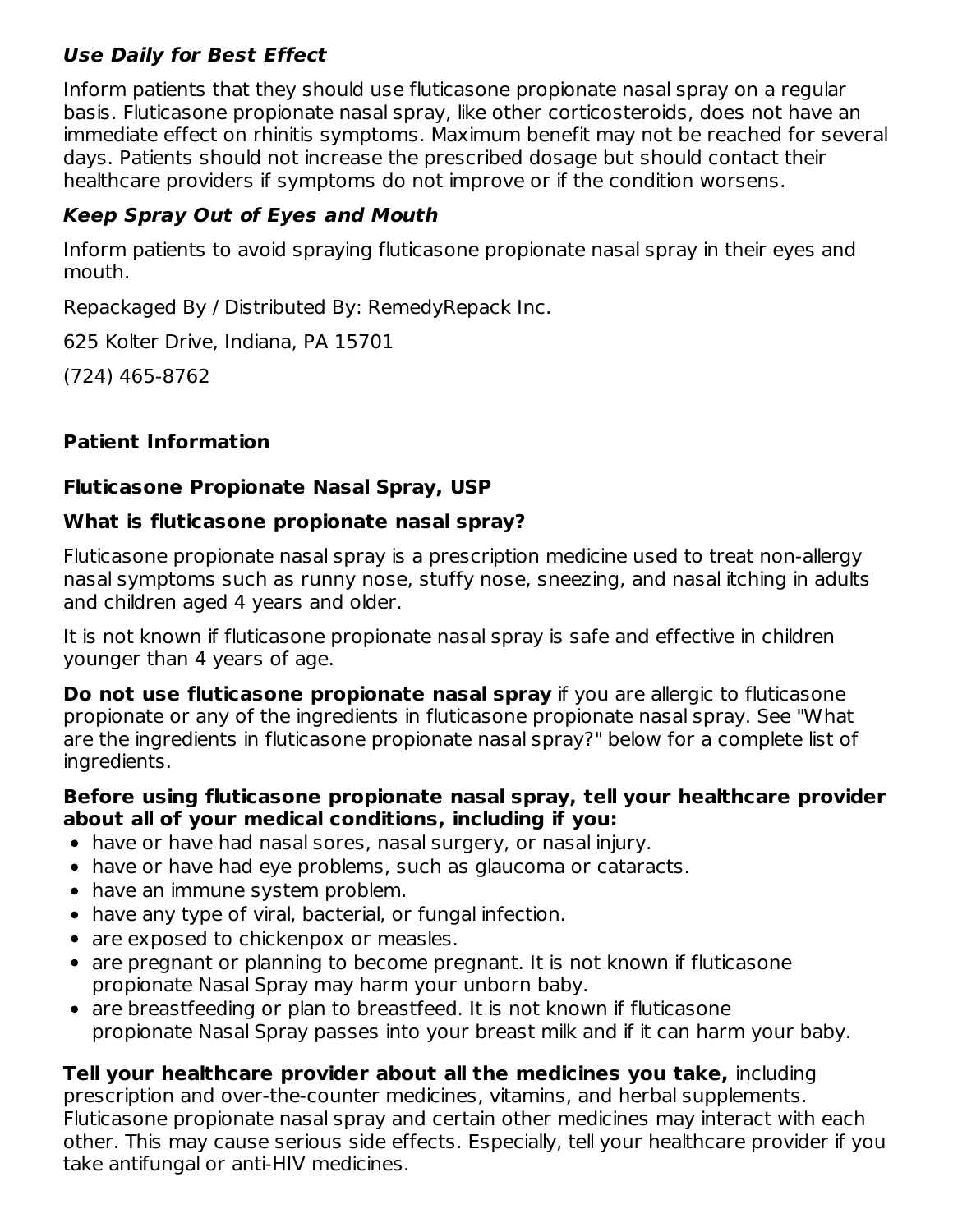Know the medicines you take. Keep a list of them to show your healthcare provider and pharmacist when you get a new medicine.

## **How should I use fluticasone propionate nasal spray?**

#### **Read the step-by-step instructions for using fluticasone propionate nasal spray at the end of this Patient Information.**

- Fluticasone propionate nasal spray is for use in your nose only. Do not spray it in your eyes or mouth.
- Children should use fluticasone propionate nasal spray with an adult's help, as instructed by the child's healthcare provider.
- Use fluticasone propionate nasal spray exactly as your healthcare provider tells you. Do not use fluticasone propionate nasal spray more often than prescribed.
- fluticasone propionate nasal spray may take several days of regular use for your rhinitis symptoms to get better. If your symptoms do not improve or get worse, call your healthcare provider.
- You will get the best results if you keep using fluticasone propionate nasal spray regularly each day without missing a dose. After you begin to feel better, your healthcare provider may decrease your dose. **Do not** stop using fluticasone propionate nasal spray unless your healthcare provider tells you to do so.

#### **What are the possible side effects of fluticasone propionate nasal spray?**

#### **Fluticasone propionate nasal spray may cause serious side effects, including:**

- **nose problems.** Nose problems may include:
	- **nose bleeds.**
	- **sores (ulcers) in your nose.**
	- **a certain fungal infection in your nose, mouth, or throat (thrush).**
	- **hole in the cartilage of your nose (nasal septal perforation).** Symptoms of nasal septal perforation may include:
		- crusting in the nose
		- nose bleeds
		- **runny nose**
		- whistling sound when you breathe
	- **slow wound healing.** You should not use fluticasone propionate nasal spray until your nose has healed if you have a sore in your nose, have had surgery on your nose, or if your nose has been injured.
- **glaucoma and cataracts.** Using nasal and inhaled corticosteroid medicines may result in you developing glaucoma and/or cataracts. Your healthcare provider may have you see an eye doctor (ophthalmologist) if you develop eye symptoms or use fluticasone propionate nasal spray for long periods of time. Tell your healthcare provider if you have any changes in your eye-sight while using fluticasone propionate nasal spray **.**
- **serious allergic reactions.** Call your healthcare provider or get emergency medical care if you get any of the following signs of a serious allergic reaction:
	- rash
	- hives
	- swelling of your face, mouth, and tongue
	- breathing problems
- **weakened immune system and increased chance of getting infections**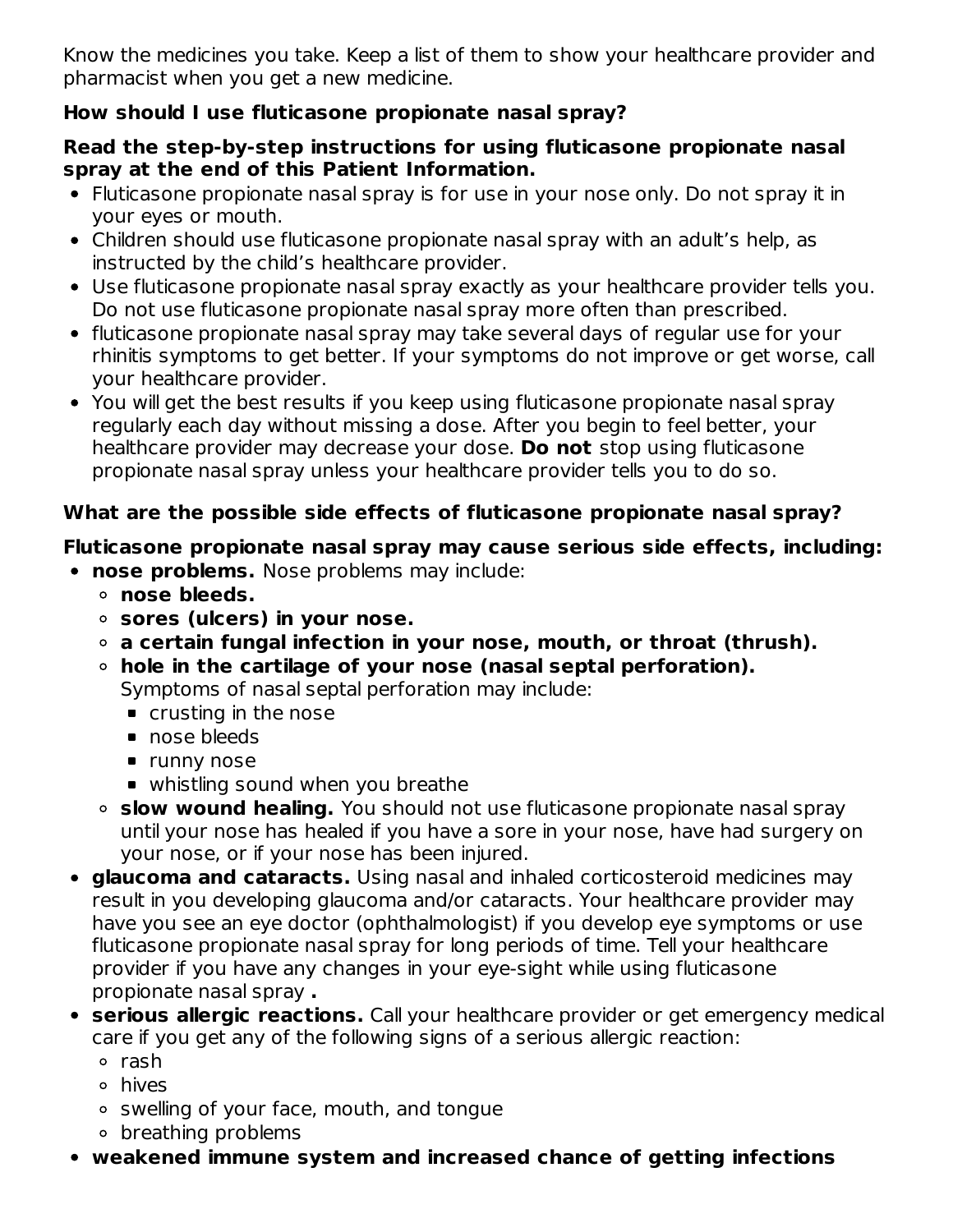**(immunosuppression)**. Taking medicines that weaken your immune system makes you more likely to get infections and can make certain infections worse. These infections may include tuberculosis (TB), ocular herpes simplex infections, and infections caused by fungi, bacteria, viruses, and parasites. Avoid contact with people who have a contagious disease such as chickenpox or measles while using fluticasone propionate nasal spray. If you come in contact with someone who has chickenpox or measles call your healthcare provider right away. Symptoms of an infection may include **:**

| ∘ fever            | ∘ feeling tired |
|--------------------|-----------------|
| ∘ pain             |                 |
|                    | ° nausea        |
| <sup>o</sup> aches | • vomiting      |
| o chills           |                 |

- **lowered steroid hormone levels (adrenal insufficiency).** Adrenal insufficiency happens when your adrenal glands do not make enough steroid hormones. This can happen when you stop taking oral corticosteroid medicines (such as prednisone) and start taking medicine containing an inhaled steroid (such as fluticasone propionate nasal spray). Symptoms of adrenal insufficiency may include:
	- feeling tired
	- $\circ$  lack of energy
	- weakness
	- nausea and vomiting
	- low blood pressure
- **slowed growth in children.** A child's growth should be checked often.

#### **The most common side effects of fluticasone propionate nasal spray include:**

- headache
- sore throat
- nausea and vomiting
- trouble breathing
- nose bleeds • nose burning or itching
	- cough

These are not all the possible side effects with fluticasone propionate nasal spray.

Call your doctor for medical advice about side effects. You may report side effects to FDA at 1-800-FDA-1088.

#### **How do I store fluticasone propionate nasal spray?**

Store fluticasone propionate nasal spray between 4ºC to 30ºC (39ºF and 86ºF).

#### **Keep fluticasone propionate nasal spray and all medicines out of the reach of children.**

#### **General information about the safe and effective use of fluticasone propionate nasal spray.**

Medicines are sometimes prescribed for purposes not mentioned in a Patient Information leaflet. Do not use fluticasone propionate nasal spray for a condition for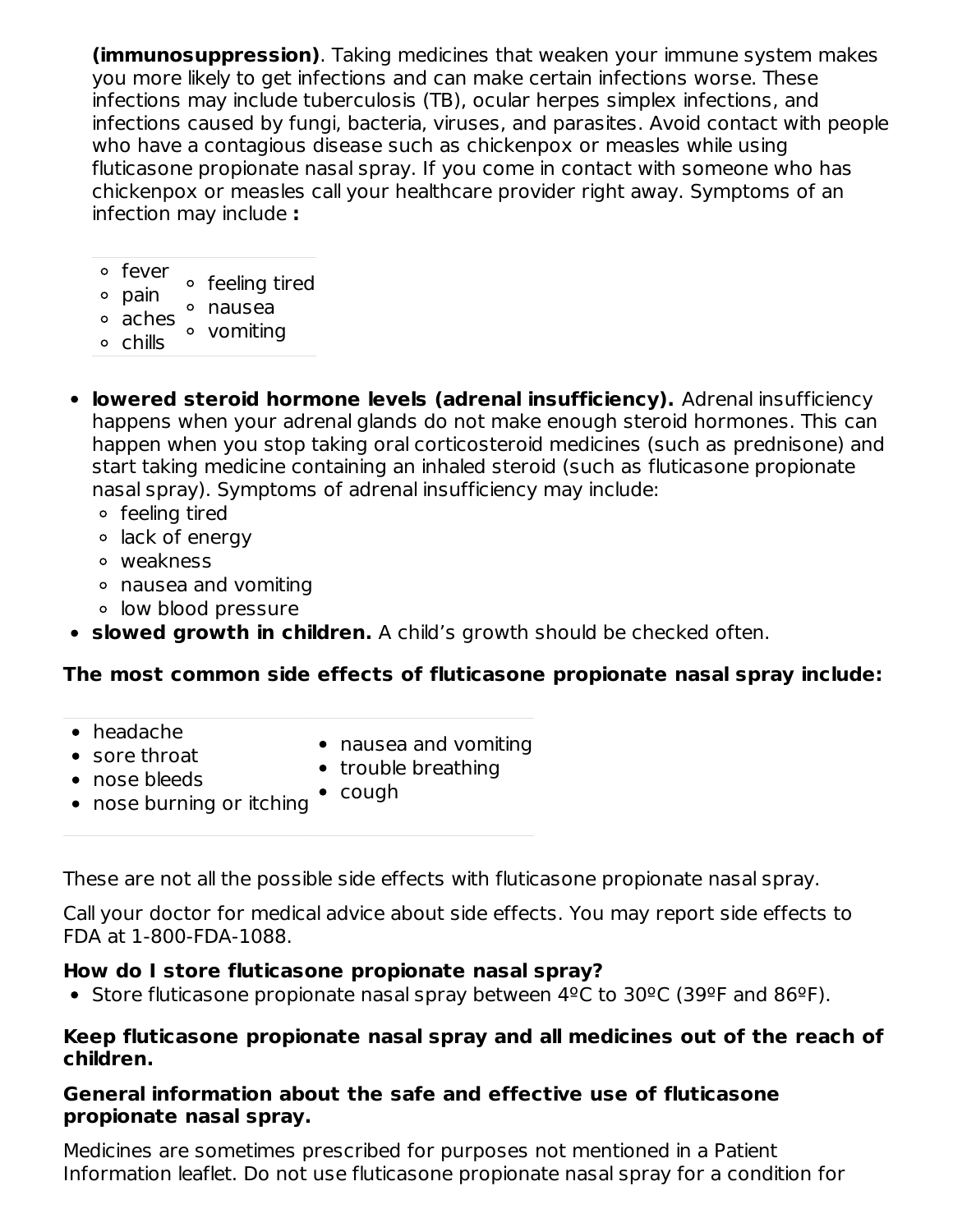which it was not prescribed. Do not give your fluticasone propionate nasal spray to other people, even if they have the same condition that you have. It may harm them.

You can ask your pharmacist or healthcare provider for information about fluticasone propionate nasal spray that was written for healthcare professionals.

## **What are the ingredients in fluticasone propionate nasal spray?**

Active ingredient: fluticasone propionate.

Inactive ingredients: benzalkonium chloride, carboxymethylcellulose sodium, cellulose, dextrose microcrystalline polysorbate 80, 0.25% w/w phenylethyl alcohol and purified water.

For more information about fluticasone propionate nasal spray, call 1-800-706-5575.

## **Instructions for Use**

## **Fluticasone Propionate Nasal Spray, USP**

Fluticasone propionate nasal spray is for use in your nose only.

Read this information before you start using your fluticasone propionate nasal spray.

## **BEFORE USING**

## **Parts of your Fluticasone Propionate Nasal Spray (See Fig 1)**



Shake the bottle gently and then remove the translucent cap (Fig. 2).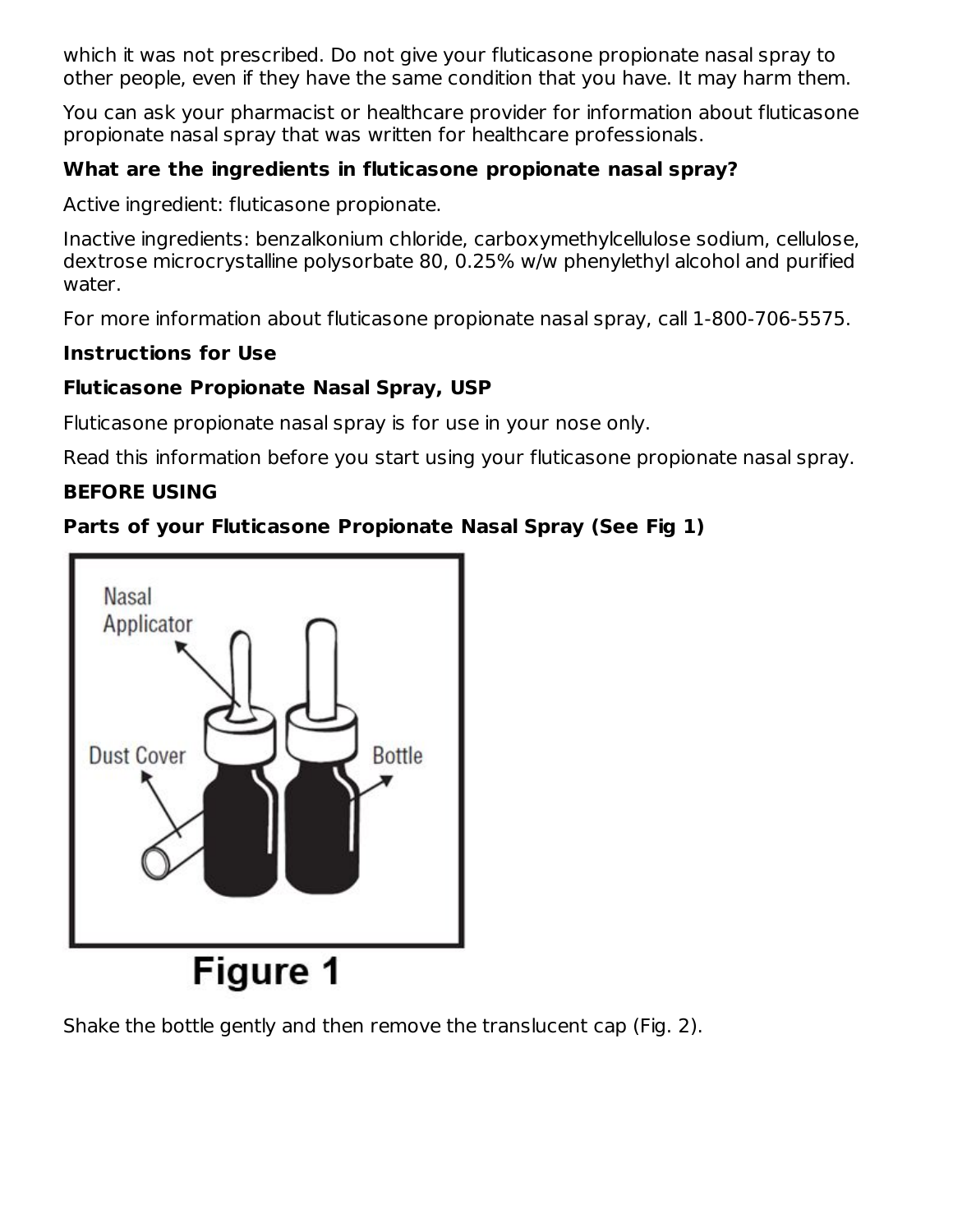

**Figure 2** 

It is necessary to prime the pump into the air the first time it is used, or when you have not used it for a week or more. To prime the pump, hold the bottle as shown with the nasal applicator pointing away from you and with your forefinger and middle finger on either side of the nasal applicator and your thumb underneath the bottle. When you prime the pump for the first time, press down and release the pump 6 times. (Fig. 3).

The pump is now ready for use. If the pump is not used for 7 days, prime until a fine spray appears.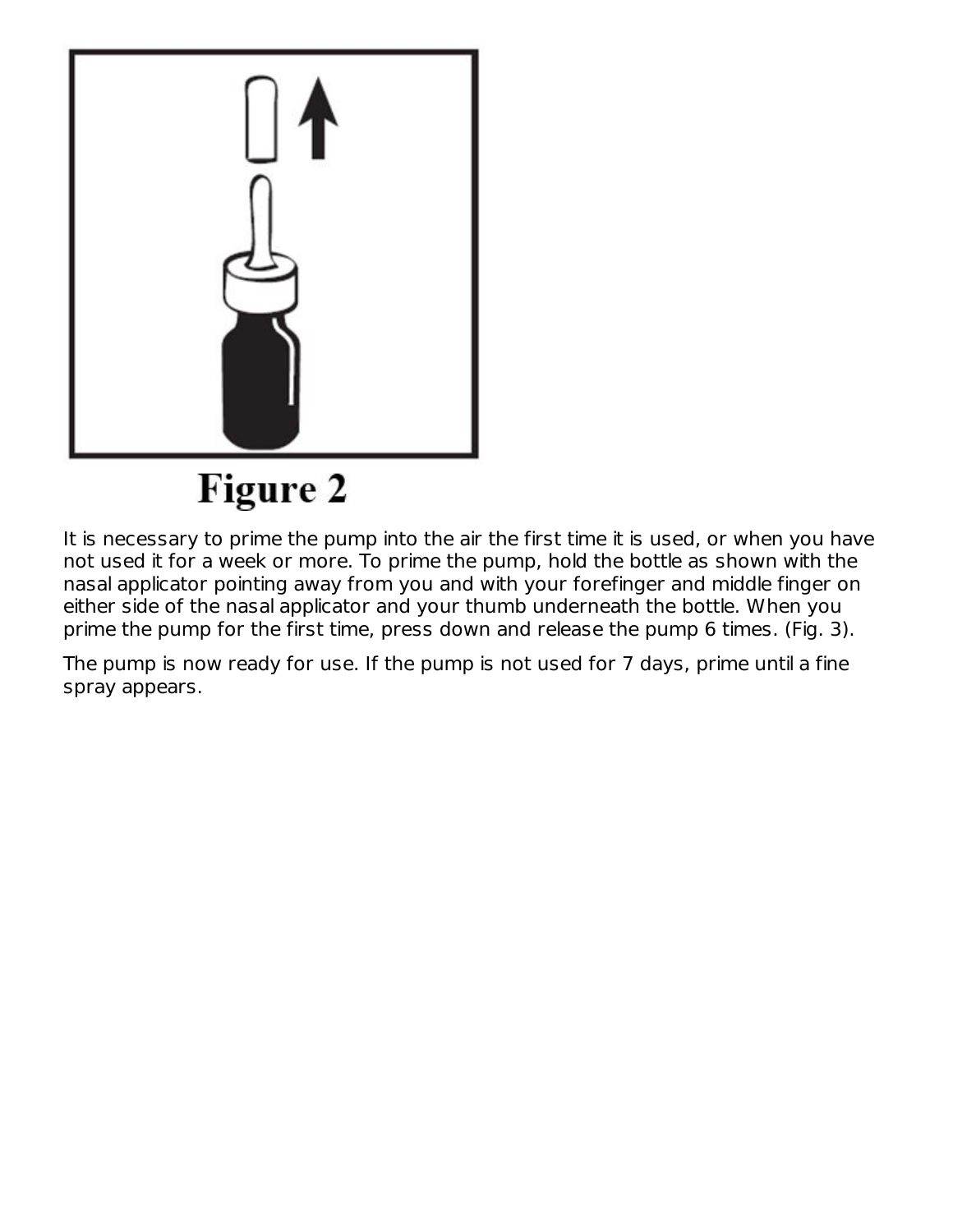

# **Figure 3**

## **USING FLUTICASONE PROPIONATE NASAL SPRAY**

**Step 1.** Blow your nose to clear your nostrils.

**Step 2.** Close one nostril. Tilt your head forward slightly and, keeping the bottle upright, carefully insert the nasal applicator into the other nostril (Fig. 4).



**Step 3.** Start to breathe in through your nose, and WHILE BREATHING IN press firmly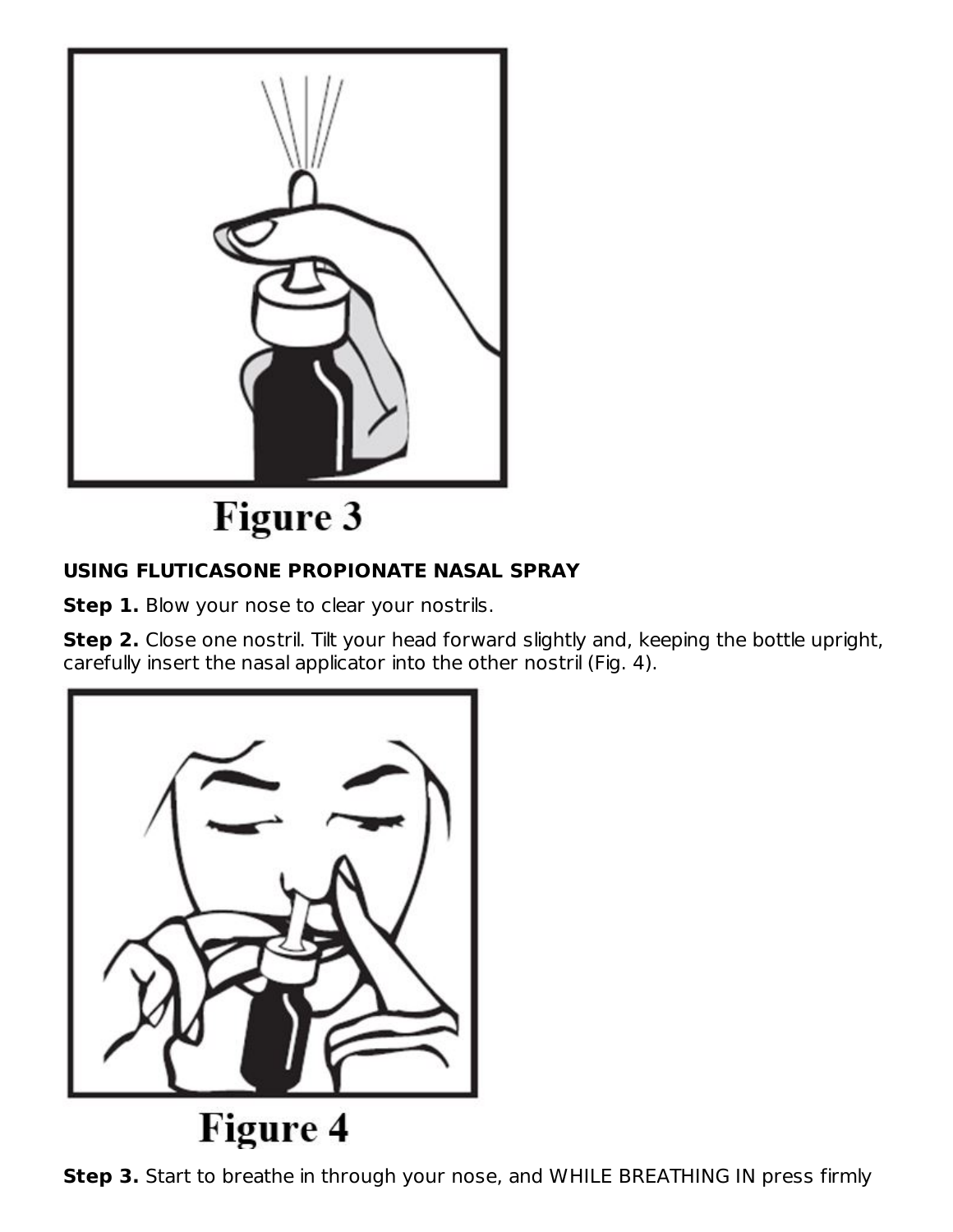and quickly down once on the applicator to release the spray. To get a full actuation, use your forefinger and middle finger to spray while supporting the base of the bottle with your thumb. Avoid spraying in eyes. Breathe gently inwards through the nostril (Fig. 5).



Figure 5

**Step 4.** Breathe out through your mouth.

**Step 5.** If a second spray is required in that nostril, repeat steps 2 through 4.

**Step 6.** Repeat steps 2 through 5 in the other nostril.

**Step 7.** Wipe the nasal applicator with a clean tissue and replace the translucent cap (Fig. 6).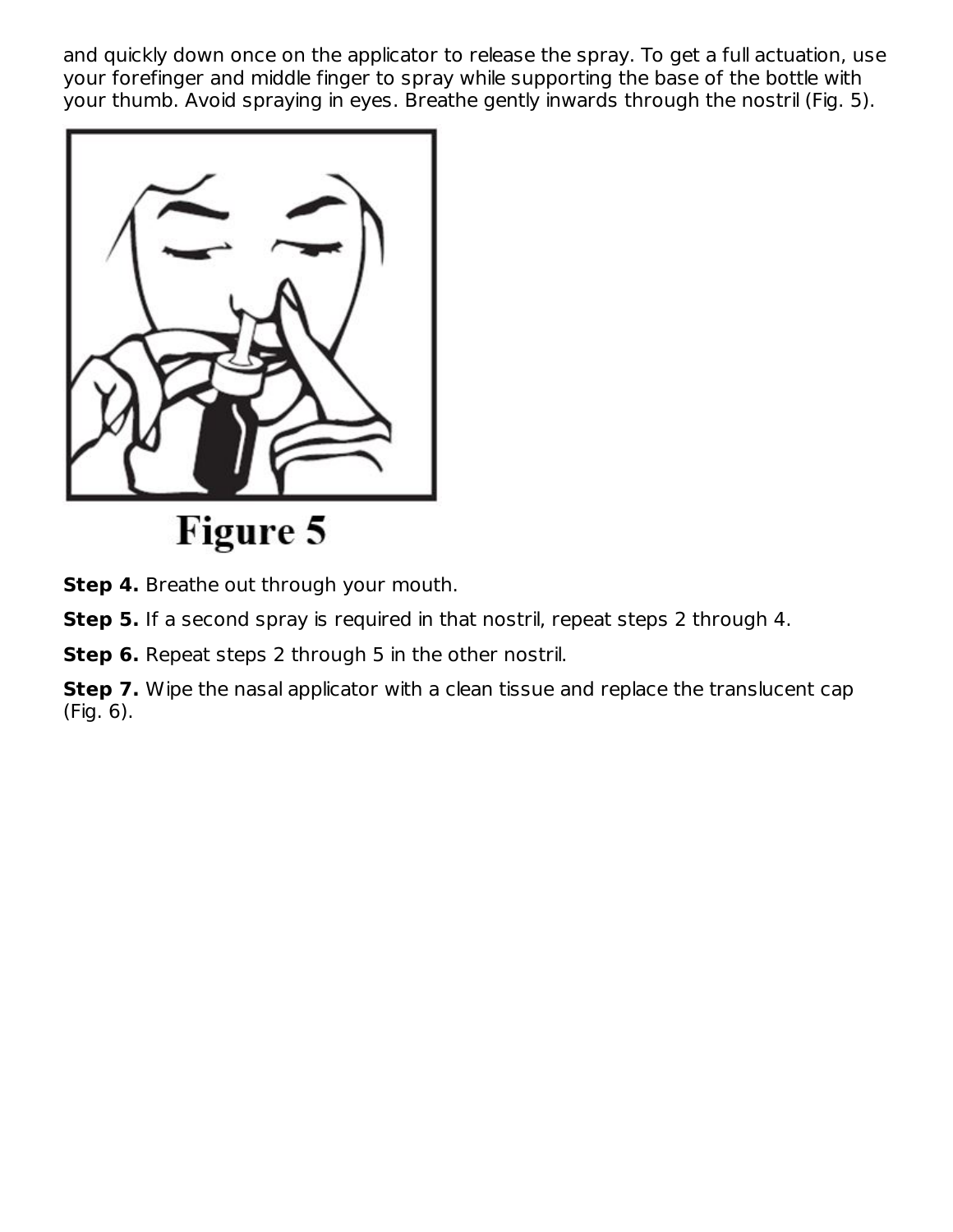

Figure 6

Do not use this bottle for more than the labeled number of sprays even though the bottle is not completely empty. Before you throw the bottle away, you should talk to your healthcare provider to see if a refill is needed. Do not take extra doses or stop taking fluticasone propionate nasal spray without talking to your healthcare provider.

## **Cleaning your fluticasone propionate nasal spray**

Your nasal spray should be cleaned at least once a week. To do this:

1. Remove the translucent cap and then gently pull upwards to free the nasal applicator.

2. Wash the applicator and translucent cap under warm tap water. Allow to dry at room temperature.

3. Place the applicator and translucent cap back on the bottle.

4. If the nasal applicator becomes blocked, it can be removed as above and left to soak in warm water. Rinse with cold tap water, dry, and refit. **Do not try to unblock the nasal applicator by inserting a pin or other sharp object.**

## **STORING YOUR NASAL SPRAY**

- Keep your fluticasone propionate nasal spray **out of the reach of children.**
- Avoid spraying in eyes.
- **Store between 4ºC to 30ºC (39ºF to 86ºF).**
- Do not use your fluticasone propionate nasal spray after the expiry date shown on the label or box.

## **REMEMBER: This medicine has been prescribed for you by your doctor. DO**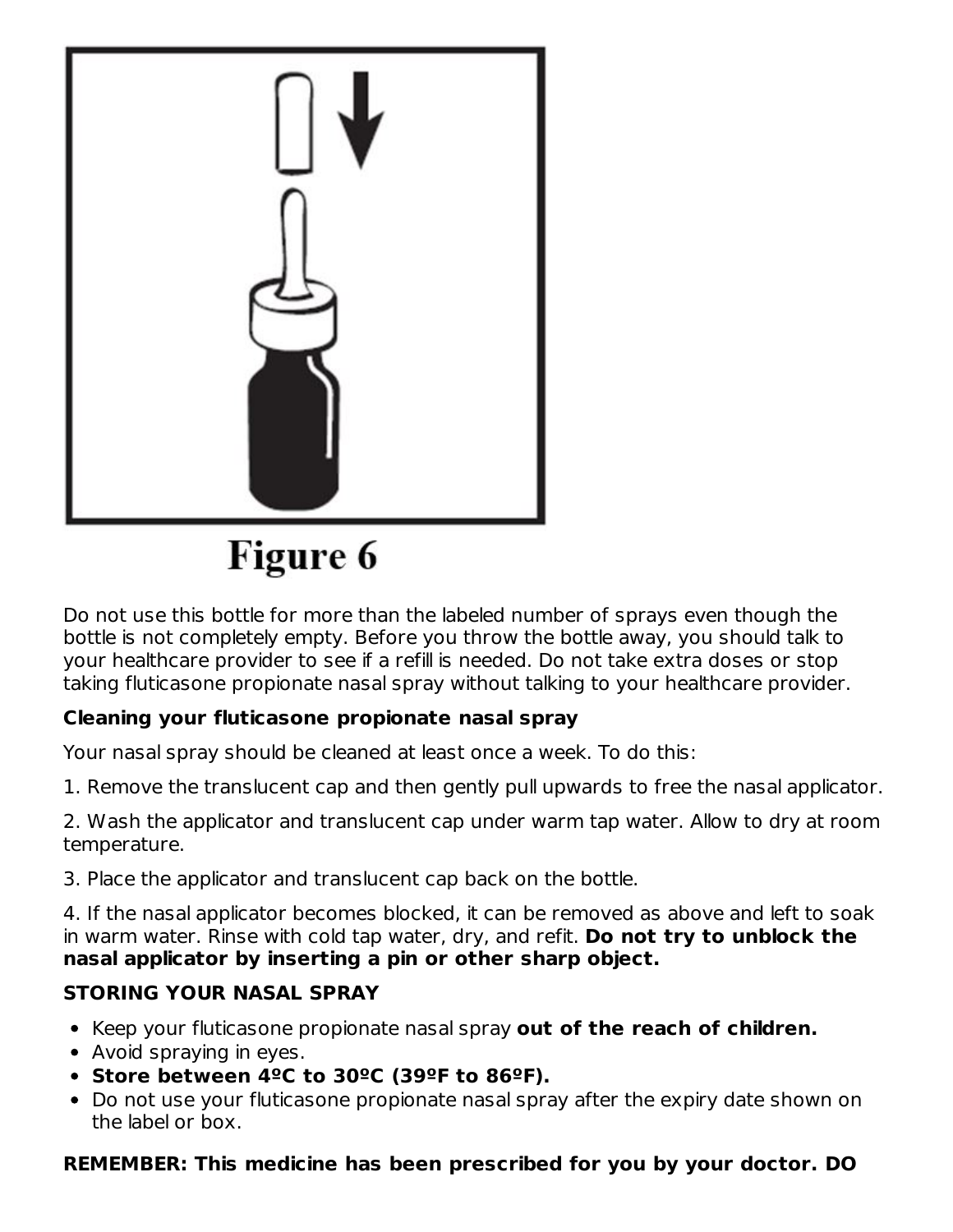#### **NOT give this medicine to anyone else.**

#### **FURTHER INFORMATION**

This patient leaflet does not contain the complete information about your medicine. If you have any questions, or are not sure about something, then you should ask your doctor or pharmacist.

You may want to read this patient leaflet again. Please DO NOT THROW IT AWAY until you have finished your medicine.

This Patient Information and Instructions for Use has been approved by the U.S. Food and Drug Administration.

#### **APOTEX INC.**

#### **FLUTICASONE PROPIONATE NASAL SPRAY USP**

#### **50 mcg**

Repackaged and Distributed By:

Remedy Repack, Inc.

625 Kolter Dr. Suite #4 Indiana, PA 1-724-465-8762

January 2021

DRUG: Fluticasone Propionate

GENERIC: Fluticasone Propionate

DOSAGE: SPRAY, METERED

ADMINSTRATION: NASAL

NDC: 70518-1655-0

PACKAGING: 120 in 1 BOTTLE, SPRAY

OUTER PACKAGING: 1 in 1 CARTON

ACTIVE INGREDIENT(S):

FLUTICASONE PROPIONATE 50ug in 1

INACTIVE INGREDIENT(S):

- **BENZALKONIUM CHLORIDE**
- DEXTROSE, UNSPECIFIED FORM
- MICROCRYSTALLINE CELLULOSE
- CARBOXYMETHYLCELLULOSE SODIUM, UNSPECIFIED
- PHENYLETHYL ALCOHOL
- POLYSORBATE 80
- WATER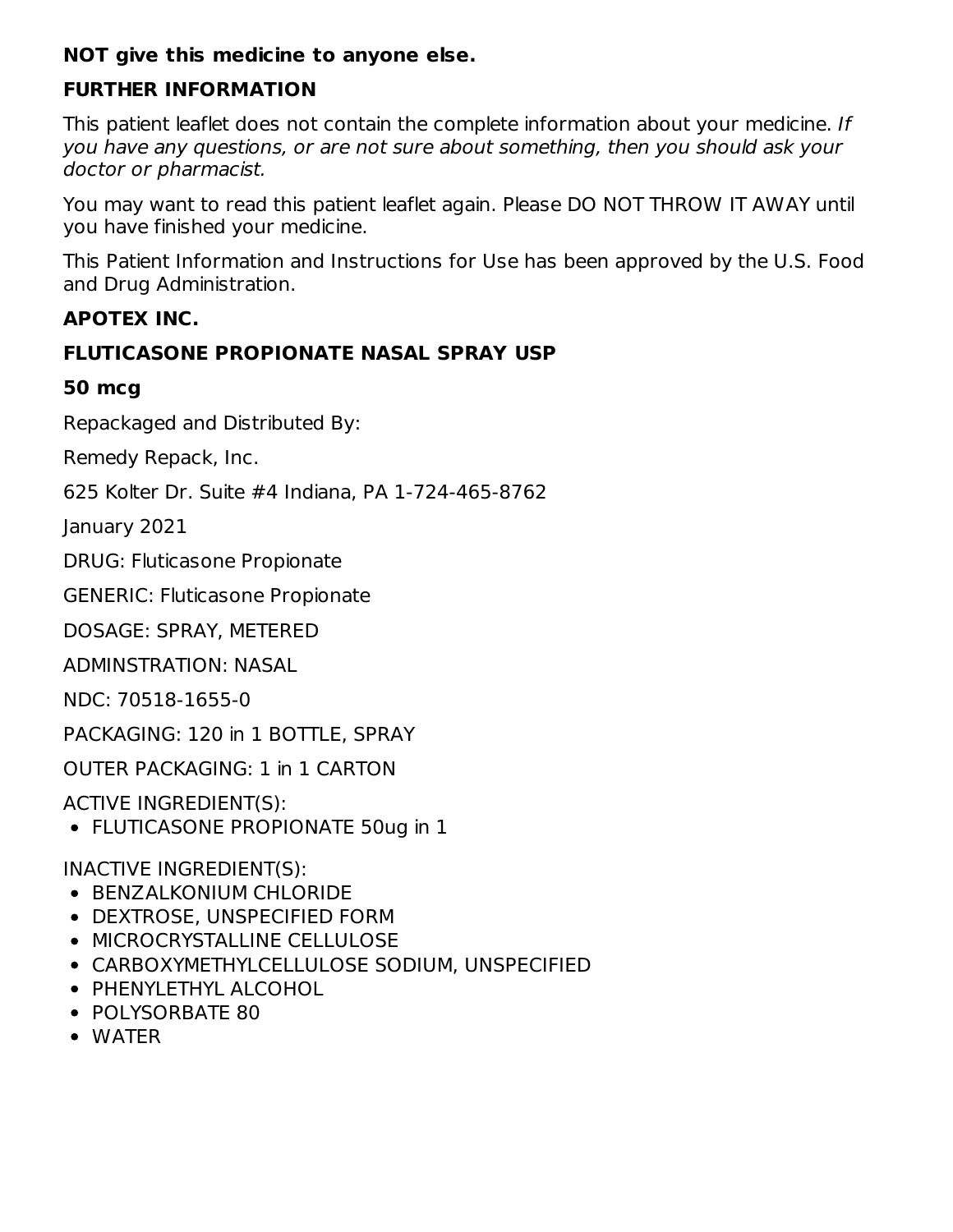| <b>Fluticasone Propionate</b><br>120 Metered Sprays<br>50 mcg per spray<br><b>Nasal Spray</b><br>от <b>ү: 16</b><br>remedy<br><b>O</b> repack<br><b>RX ONLY</b> |                                          | NDC #: 70518-1655-00<br>Expires:<br>LOT#:<br>Source NDC: 60505-0829-01<br>MFG: Apotex Corp., Weston, FL 33326<br>Keep this and all medication out of the reach of children<br>Directions For Use: See Package Insert<br>Store at 20-25°C (68-77°F); excursions permitted to 15-30°C (59-86°F) [See USP]<br>Repackaged by: RemedyRepack Inc., Indiana, PA 15701, 724.465.8762 |                              |                                         |                                    |       |                      |
|-----------------------------------------------------------------------------------------------------------------------------------------------------------------|------------------------------------------|------------------------------------------------------------------------------------------------------------------------------------------------------------------------------------------------------------------------------------------------------------------------------------------------------------------------------------------------------------------------------|------------------------------|-----------------------------------------|------------------------------------|-------|----------------------|
| <b>FLUTICASONE PROPIONATE</b><br>fluticasone propionate spray, metered                                                                                          |                                          |                                                                                                                                                                                                                                                                                                                                                                              |                              |                                         |                                    |       |                      |
| <b>Product Information</b>                                                                                                                                      |                                          |                                                                                                                                                                                                                                                                                                                                                                              |                              |                                         |                                    |       |                      |
| <b>Product Type</b>                                                                                                                                             | <b>HUMAN PRESCRIPTION</b><br><b>DRUG</b> |                                                                                                                                                                                                                                                                                                                                                                              | <b>Item Code</b><br>(Source) |                                         | NDC:70518-1655(NDC:60505-<br>0829) |       |                      |
| <b>Route of Administration</b>                                                                                                                                  | <b>NASAL</b>                             |                                                                                                                                                                                                                                                                                                                                                                              |                              |                                         |                                    |       |                      |
|                                                                                                                                                                 |                                          |                                                                                                                                                                                                                                                                                                                                                                              |                              |                                         |                                    |       |                      |
| <b>Active Ingredient/Active Moiety</b>                                                                                                                          |                                          |                                                                                                                                                                                                                                                                                                                                                                              |                              |                                         |                                    |       |                      |
|                                                                                                                                                                 | <b>Ingredient Name</b>                   |                                                                                                                                                                                                                                                                                                                                                                              |                              |                                         | <b>Basis of Strength</b>           |       | <b>Strength</b>      |
| FLUTICASONE PROPIONATE (UNII: O2GMZ0LF5W) (FLUTICASONE -<br>UNII: CUT2W21N7U)                                                                                   |                                          |                                                                                                                                                                                                                                                                                                                                                                              |                              | <b>FLUTICASONE</b><br><b>PROPIONATE</b> |                                    | 50 ug |                      |
| <b>Inactive Ingredients</b>                                                                                                                                     |                                          |                                                                                                                                                                                                                                                                                                                                                                              |                              |                                         |                                    |       |                      |
|                                                                                                                                                                 | <b>Ingredient Name</b>                   |                                                                                                                                                                                                                                                                                                                                                                              |                              |                                         |                                    |       | <b>Strength</b>      |
| <b>BENZALKONIUM CHLORIDE (UNII: F5UM2KM3W7)</b>                                                                                                                 |                                          |                                                                                                                                                                                                                                                                                                                                                                              |                              |                                         |                                    |       |                      |
| <b>DEXTROSE, UNSPECIFIED FORM (UNII: IY9XDZ35W2)</b>                                                                                                            |                                          |                                                                                                                                                                                                                                                                                                                                                                              |                              |                                         |                                    |       |                      |
| MICROCRYSTALLINE CELLULOSE (UNII: OP1R32D61U)                                                                                                                   |                                          |                                                                                                                                                                                                                                                                                                                                                                              |                              |                                         |                                    |       |                      |
| <b>CARBOXYMETHYLCELLULOSE SODIUM, UNSPECIFIED (UNII: K6790BS311)</b>                                                                                            |                                          |                                                                                                                                                                                                                                                                                                                                                                              |                              |                                         |                                    |       |                      |
| PHENYLETHYL ALCOHOL (UNII: ML9LGA7468)                                                                                                                          |                                          |                                                                                                                                                                                                                                                                                                                                                                              |                              |                                         |                                    |       |                      |
| POLYSORBATE 80 (UNII: 60ZP39ZG8H)                                                                                                                               |                                          |                                                                                                                                                                                                                                                                                                                                                                              |                              |                                         |                                    |       |                      |
| <b>WATER (UNII: 059QF0KO0R)</b>                                                                                                                                 |                                          |                                                                                                                                                                                                                                                                                                                                                                              |                              |                                         |                                    |       |                      |
|                                                                                                                                                                 |                                          |                                                                                                                                                                                                                                                                                                                                                                              |                              |                                         |                                    |       |                      |
| <b>Packaging</b>                                                                                                                                                |                                          |                                                                                                                                                                                                                                                                                                                                                                              |                              |                                         |                                    |       |                      |
| <b>Item Code</b><br>#                                                                                                                                           | <b>Package Description</b>               |                                                                                                                                                                                                                                                                                                                                                                              |                              |                                         | <b>Marketing Start</b>             |       | <b>Marketing End</b> |
| NDC: 70518-<br>$\mathbf{1}$<br>1 in 1 CARTON                                                                                                                    |                                          |                                                                                                                                                                                                                                                                                                                                                                              |                              |                                         | Date                               |       | Date                 |
| 1655-0                                                                                                                                                          |                                          |                                                                                                                                                                                                                                                                                                                                                                              |                              | 11/09/2018                              |                                    |       |                      |